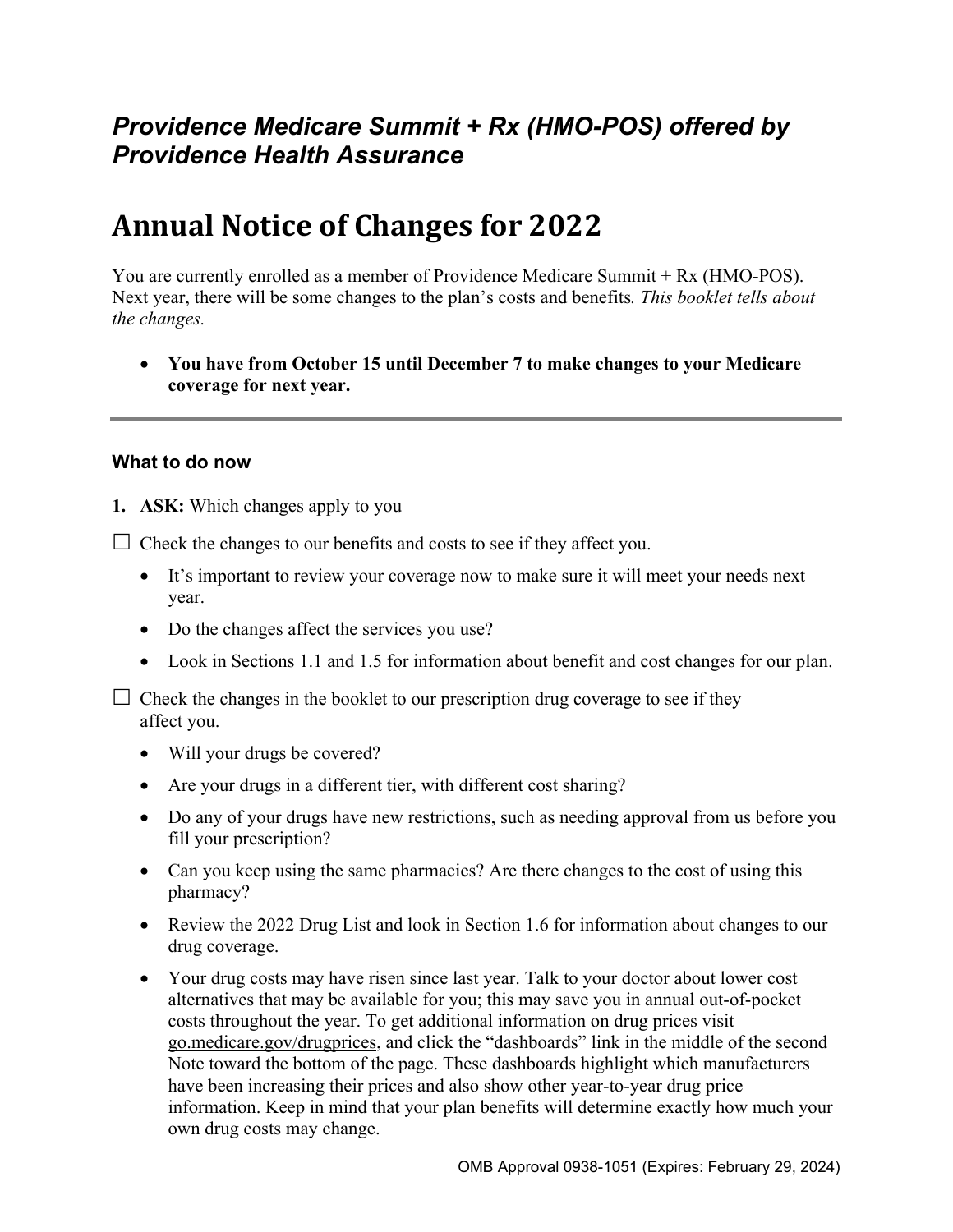$\Box$  Check to see if your doctors and other providers will be in our network next year.

- Are your doctors, including specialists you see regularly, in our network?
- What about the hospitals or other providers you use?
- Look in Sections 1.3 and 1.4 for information about our *Provider and Pharmacy Directory*.
- $\Box$  Think about your overall health care costs.
	- How much will you spend out-of-pocket for the services and prescription drugs you use regularly?
	- How much will you spend on your premium and deductibles?
	- How do your total plan costs compare to other Medicare coverage options?
- $\Box$  Think about whether you are happy with our plan.
- **2. COMPARE:** Learn about other plan choices

 $\Box$  Check coverage and costs of plans in your area.

- Use the personalized search feature on the Medicare Plan Finder at [www.medicare.gov/plan-compare](http://www.medicare.gov/plan-compare) website.
- Review the list in the back of your *Medicare & You 2022* handbook.
- Look in Section 3.2 to learn more about your choices.

 $\Box$  Once you narrow your choice to a preferred plan, confirm your costs and coverage on the plan's website.

#### **3. CHOOSE:** Decide whether you want to change your plan

- If you don't join another plan by December 7, 2021, you will be enrolled in Providence Medicare Summit + Rx (HMO-POS).
- To change to a **different plan** that may better meet your needs, you can switch plans between October 15 and December 7.
- **4. ENROLL:** To change plans, join a plan between **October 15** and **December 7, 2021** 
	- If you don't join another plan by **December 7, 2021**, you will be enrolled in Providence Medicare Summit + Rx (HMO-POS).
	- If you join another plan by **December 7, 2021**, your new coverage will start on **January 1, 2022.** You will be automatically disenrolled from your current plan.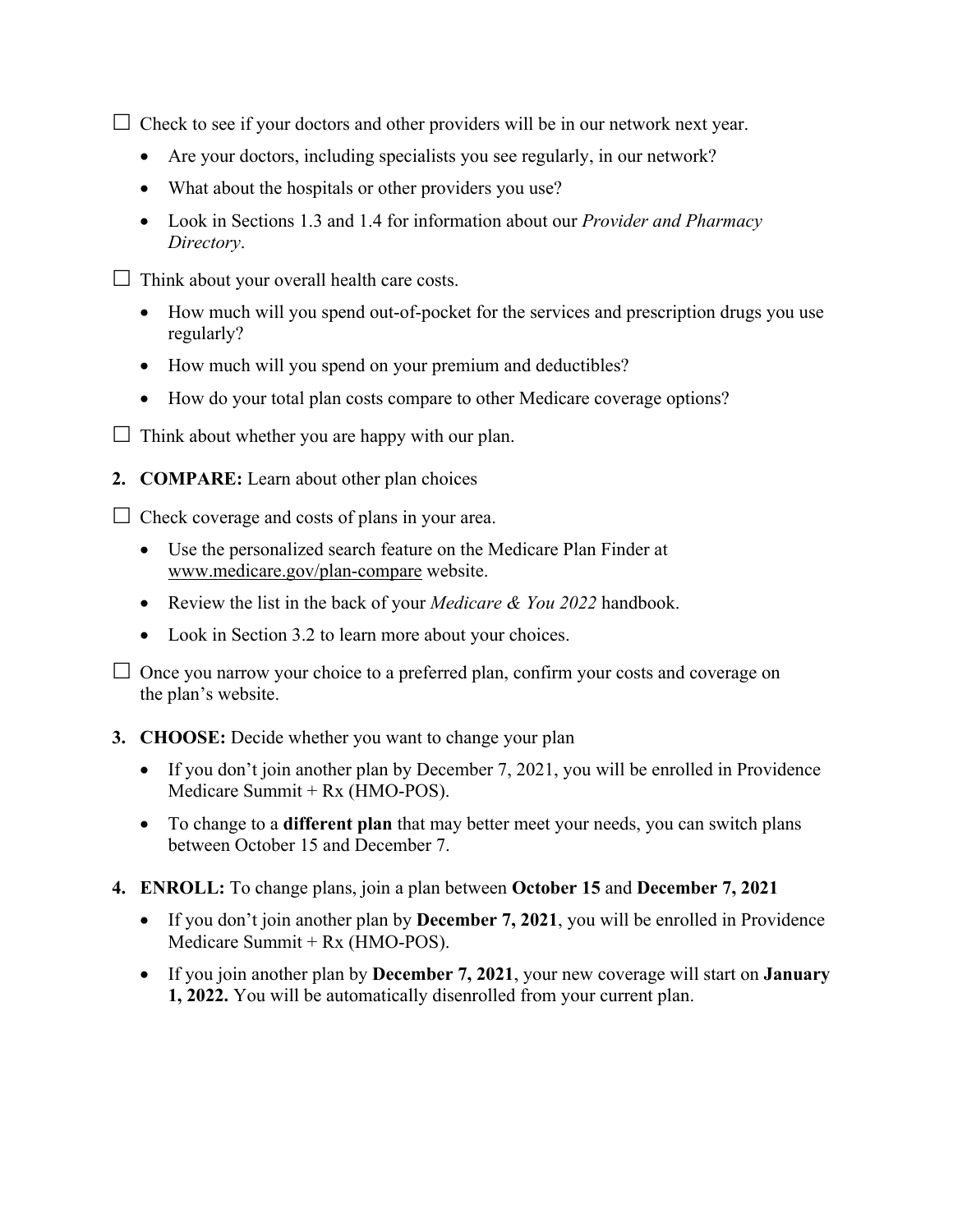#### **Additional Resources**

- Please contact our Customer Service number at 503-574-8000 or 1-800-603-2340 for additional information. (TTY users should call 711.) Hours are 8 a.m. to 8 p.m. (Pacific Time), seven days a week.
- This information is available in a different format, including large print and braille.
- **Coverage under this Plan qualifies as Qualifying Health Coverage (QHC)** and satisfies the Patient Protection and Affordable Care Act's (ACA) individual shared responsibility requirement. Please visit the Internal Revenue Service (IRS) website at [www.irs.gov/Affordable-Care-Act/Individuals-and-Families](http://www.irs.gov/Affordable-Care-Act/Individuals-and-Families) for more information.

### **About Providence Medicare Summit + Rx (HMO-POS)**

- Providence Medicare Advantage Plans is an HMO, HMO-POS and HMO SNP with Medicare and Oregon Health Plan contracts. Enrollment in Providence Medicare Advantage Plans depends on contract renewal.
- When this booklet says "we," "us," or "our," it means Providence Health Assurance. When it says "plan" or "our plan," it means Providence Medicare Summit + Rx (HMO-POS).

H9047\_2022ANOC11\_M File & Use 09052021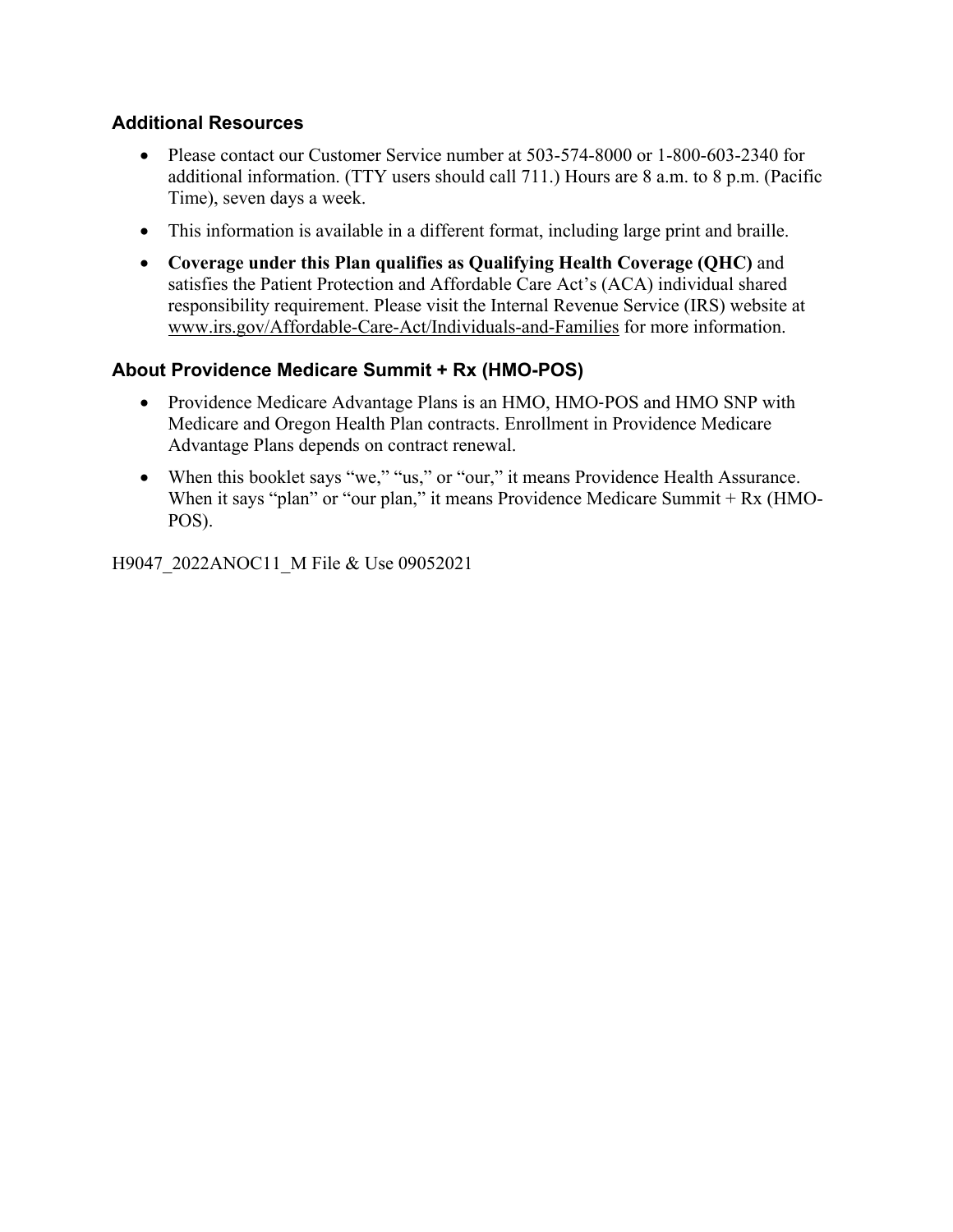### <span id="page-3-0"></span>**Summary of Important Costs for 2022**

The table below compares the 2021 costs and 2022 costs for Providence Medicare Summit + Rx (HMO-POS) in several important areas. **Please note this is only a summary of changes**. A copy of the *Evidence of Coverage* is located on our website at [www.ProvidenceHealthAssurance.com.](http://www.ProvidenceHealthAssurance.com) You may also call Customer Service to ask us to mail you an *Evidence of Coverage*.

| Cost                                                                                                                                                  | 2021 (this year)                                                                                                                                                                                                                                                                                    | 2022 (next year)                                                                                                                                                                                                                                                                                    |
|-------------------------------------------------------------------------------------------------------------------------------------------------------|-----------------------------------------------------------------------------------------------------------------------------------------------------------------------------------------------------------------------------------------------------------------------------------------------------|-----------------------------------------------------------------------------------------------------------------------------------------------------------------------------------------------------------------------------------------------------------------------------------------------------|
| Monthly plan premium*<br>* Your premium may be higher or<br>lower than this amount. See<br>Section 1.1 for details.                                   | \$59                                                                                                                                                                                                                                                                                                | \$59                                                                                                                                                                                                                                                                                                |
| Maximum out-of-pocket amount<br>This is the <u>most</u> you will pay<br>out-of-pocket for your covered<br>services.<br>(See Section 1.2 for details.) | \$5,500 when using your<br>in-network benefit<br>$$10,000$ when using your<br>Point-of-Service (POS)<br>benefit                                                                                                                                                                                     | \$5,500 when using your<br>in-network benefit<br>\$10,000 when using your<br>Point-of-Service (POS)<br>benefit                                                                                                                                                                                      |
| <b>Doctor office visits</b>                                                                                                                           | Primary care visits in-<br>network:<br>\$5 copayment per visit<br>Primary care visits when<br>using your POS benefit:<br>\$25 copayment per visit<br>Specialist visits in-<br>network:<br>\$40 copayment per visit<br>Specialist visits when<br>using your POS benefit:<br>\$50 copayment per visit | Primary care visits in-<br>network:<br>\$5 copayment per visit<br>Primary care visits when<br>using your POS benefit:<br>\$25 copayment per visit<br>Specialist visits in-<br>network:<br>\$40 copayment per visit<br>Specialist visits when<br>using your POS benefit:<br>\$50 copayment per visit |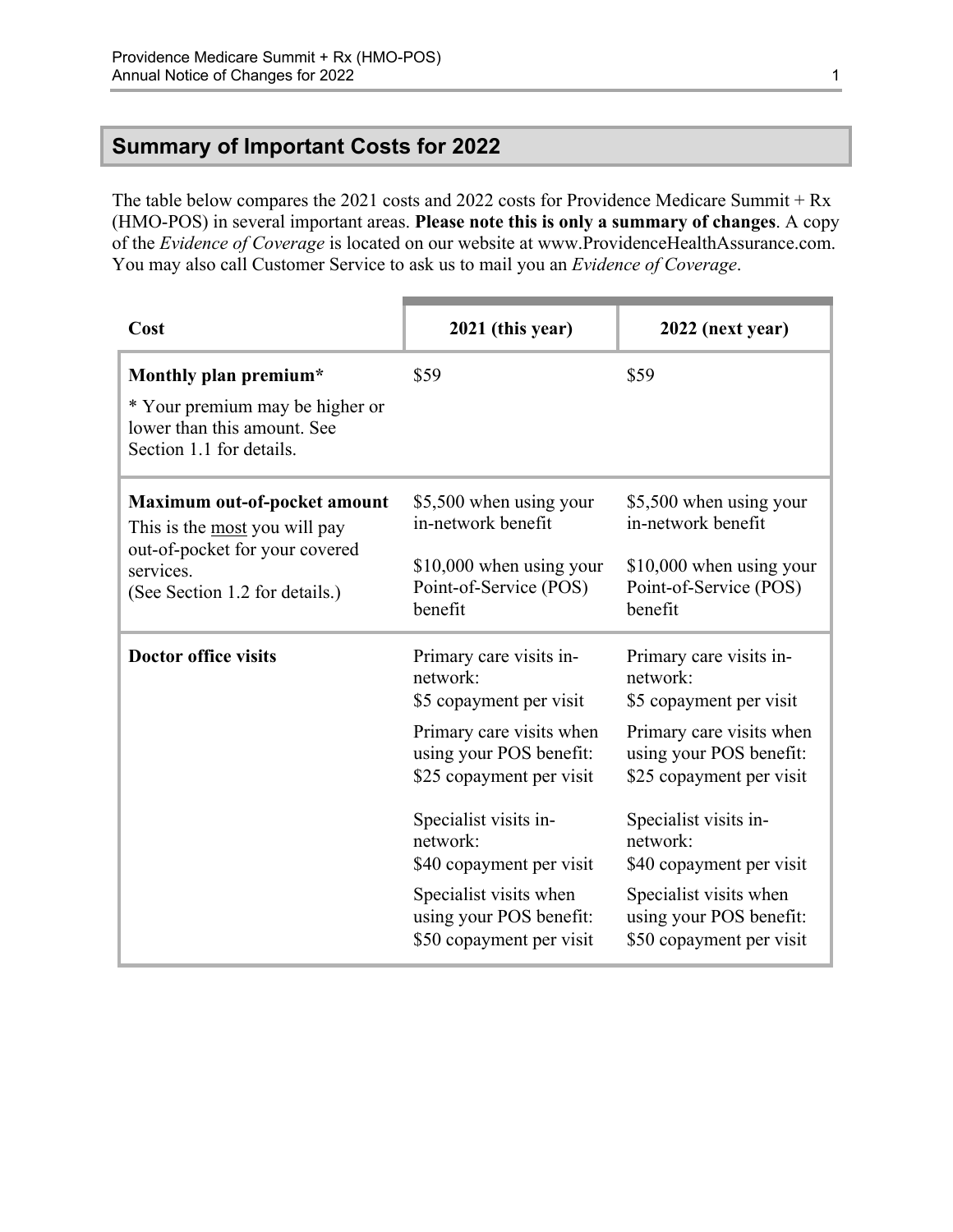| Cost                                                                                                                                                                                                                                                                                                                                                                                                                                                      | 2021 (this year)                                                                                                                                                                                                                            | 2022 (next year)                                                                                                                                                                                                                            |
|-----------------------------------------------------------------------------------------------------------------------------------------------------------------------------------------------------------------------------------------------------------------------------------------------------------------------------------------------------------------------------------------------------------------------------------------------------------|---------------------------------------------------------------------------------------------------------------------------------------------------------------------------------------------------------------------------------------------|---------------------------------------------------------------------------------------------------------------------------------------------------------------------------------------------------------------------------------------------|
| <b>Inpatient hospital stays</b><br>Includes inpatient acute, inpatient<br>rehabilitation, long-term care<br>hospitals and other types of<br>inpatient hospital services.<br>Inpatient hospital care starts the<br>day you are formally admitted to<br>the hospital with a doctor's order.<br>The day before you are discharged<br>is your last inpatient day.                                                                                             | Hospital stays in-<br>network:<br>\$375 copayment each day<br>for days 1-4 per<br>admission and there is no<br>coinsurance, copayment,<br>or deductible each day for<br>day 5 and beyond for<br>Medicare-covered<br>inpatient hospital care | Hospital stays in-<br>network:<br>\$375 copayment each day<br>for days 1-4 per<br>admission and there is no<br>coinsurance, copayment,<br>or deductible each day for<br>day 5 and beyond for<br>Medicare-covered<br>inpatient hospital care |
|                                                                                                                                                                                                                                                                                                                                                                                                                                                           | Hospital stays when<br>using your POS benefit:<br>40% of the total cost per<br>admission for Medicare-<br>covered inpatient hospital<br>care                                                                                                | Hospital stays when<br>using your POS benefit:<br>40% of the total cost per<br>admission for Medicare-<br>covered inpatient hospital<br>care                                                                                                |
| <b>Part D prescription drug</b><br>coverage                                                                                                                                                                                                                                                                                                                                                                                                               | Deductible: \$240                                                                                                                                                                                                                           | Deductible: \$240                                                                                                                                                                                                                           |
| (See Section 1.6 for details.)                                                                                                                                                                                                                                                                                                                                                                                                                            | Copayment/Coinsurance<br>during the Initial<br>Coverage Stage:                                                                                                                                                                              | Copayment/Coinsurance<br>during the Initial<br>Coverage Stage:                                                                                                                                                                              |
|                                                                                                                                                                                                                                                                                                                                                                                                                                                           | Drug Tier 1: \$4 per<br>prescription at a<br>preferred network<br>pharmacy or \$14 per<br>prescription at a<br>network pharmacy                                                                                                             | Drug Tier 1: \$4 per<br>prescription at a<br>preferred network<br>pharmacy or \$14 per<br>prescription at a<br>network pharmacy                                                                                                             |
| To find out which drugs are Select<br>Insulins, review the most recent<br>Drug List we provided<br>electronically. You can identify<br>Select Insulins by looking in the<br>formulary. They are indicated by<br>"SI" in the Requirements/Limits<br>section of the formulary. If you<br>have questions about the Drug List,<br>you can also call Customer Service<br>(Phone numbers for Customer)<br>Service are found in Section 7.1 of<br>this booklet). | Drug Tier 2: \$13 per<br>prescription at a<br>preferred network<br>pharmacy or \$20 per<br>prescription at a<br>network pharmacy                                                                                                            | Drug Tier 2: \$13 per<br>prescription at a<br>preferred network<br>pharmacy or \$20 per<br>prescription at a<br>network pharmacy                                                                                                            |
|                                                                                                                                                                                                                                                                                                                                                                                                                                                           | Additional coverage<br>for Select Insulins not<br>available                                                                                                                                                                                 | \$10-\$20 for Select<br>Insulins per month                                                                                                                                                                                                  |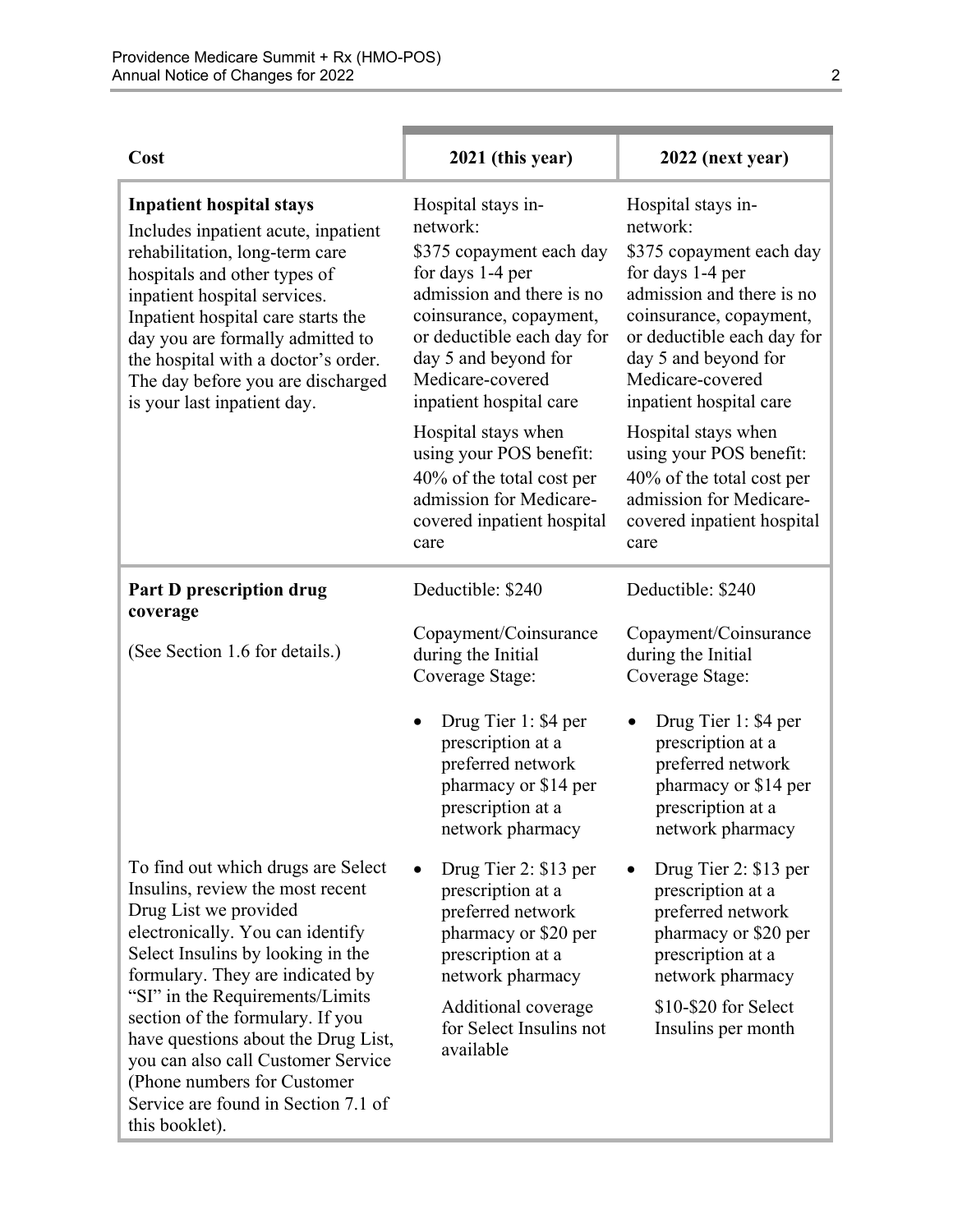| Cost | 2021 (this year)                                                                                                                   | 2022 (next year)                                                                                                                   |
|------|------------------------------------------------------------------------------------------------------------------------------------|------------------------------------------------------------------------------------------------------------------------------------|
|      | Drug Tier 3: \$47 per<br>prescription at a<br>preferred network<br>pharmacy or \$47 per<br>prescription at a<br>network pharmacy   | Drug Tier 3: \$47 per<br>prescription at a<br>preferred network<br>pharmacy or \$47 per<br>prescription at a<br>network pharmacy   |
|      | Additional coverage<br>for Select Insulins not<br>available                                                                        | \$35 for Select<br>Insulins per month                                                                                              |
|      | Drug Tier 4: \$100 per<br>prescription at a<br>preferred network<br>pharmacy or \$100 per<br>prescription at a<br>network pharmacy | Drug Tier 4: \$100 per<br>prescription at a<br>preferred network<br>pharmacy or \$100 per<br>prescription at a<br>network pharmacy |
|      | Drug Tier 5: 28% of<br>the total cost at a<br>preferred network<br>pharmacy or 28% of<br>the total cost at a<br>network pharmacy   | Drug Tier 5: 28% of<br>the total cost at a<br>preferred network<br>pharmacy or 28% of<br>the total cost at a<br>network pharmacy   |
|      | Drug Tier 6: Not<br>covered                                                                                                        | Drug Tier 6: \$0 per<br>prescription at a<br>preferred network<br>pharmacy or \$0 per<br>prescription at a<br>network pharmacy     |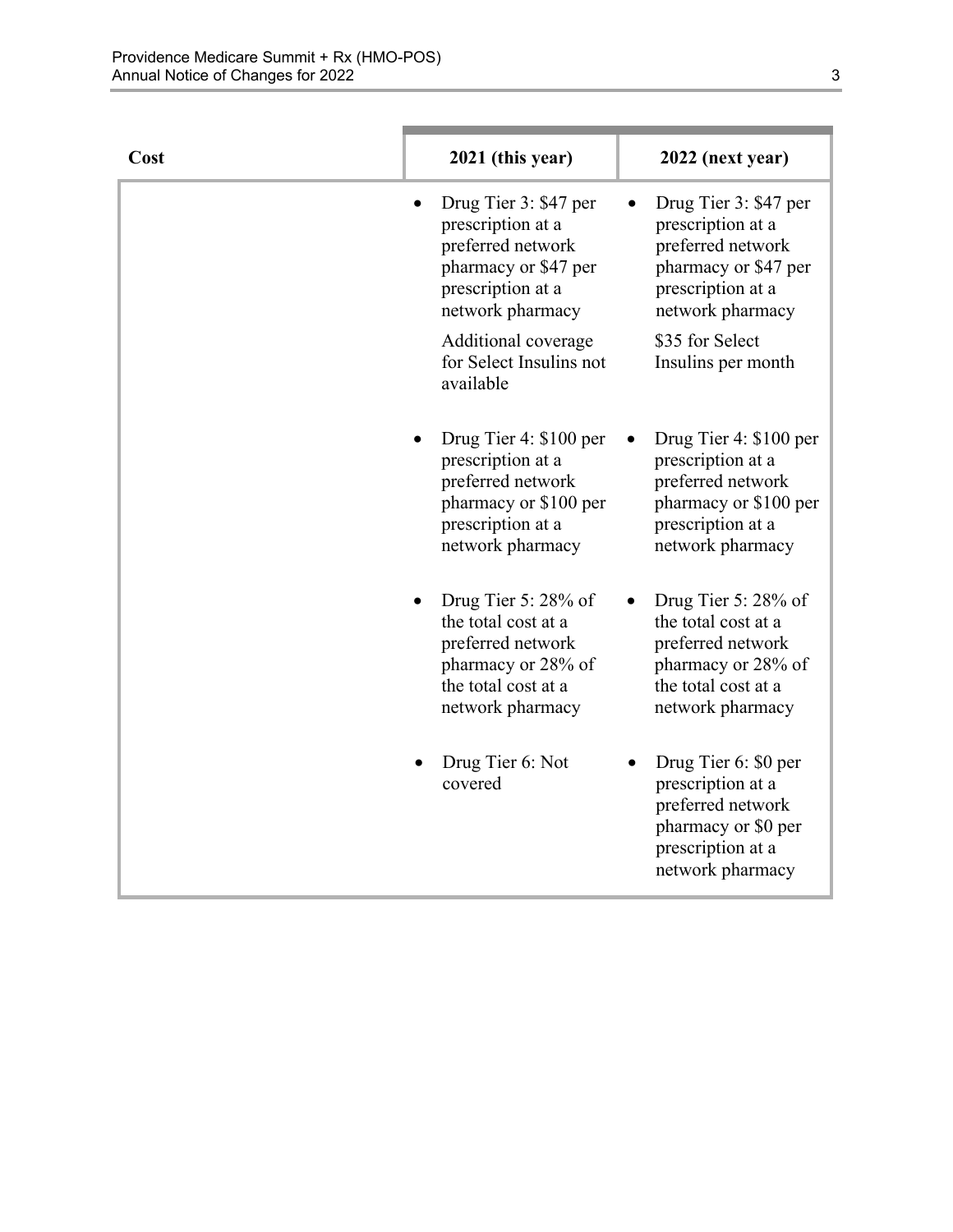# *Annual Notice of Changes* **for 2022 Table of Contents**

| <b>SECTION 1</b> | Changes to Benefits and Costs for Next Year 5                                    |  |
|------------------|----------------------------------------------------------------------------------|--|
|                  |                                                                                  |  |
|                  |                                                                                  |  |
|                  |                                                                                  |  |
|                  |                                                                                  |  |
|                  |                                                                                  |  |
|                  |                                                                                  |  |
| <b>SECTION 2</b> |                                                                                  |  |
| <b>SECTION 3</b> |                                                                                  |  |
|                  | Section 3.1 – If you want to stay in Providence Medicare Summit + Rx (HMO-POS)21 |  |
|                  |                                                                                  |  |
| <b>SECTION 4</b> |                                                                                  |  |
| <b>SECTION 5</b> | Programs That Offer Free Counseling about Medicare 22                            |  |
| <b>SECTION 6</b> | Programs That Help Pay for Prescription Drugs22                                  |  |
| <b>SECTION 7</b> |                                                                                  |  |
|                  | Section 7.1 – Getting Help from Providence Medicare Summit + Rx (HMO-POS) 23     |  |
|                  |                                                                                  |  |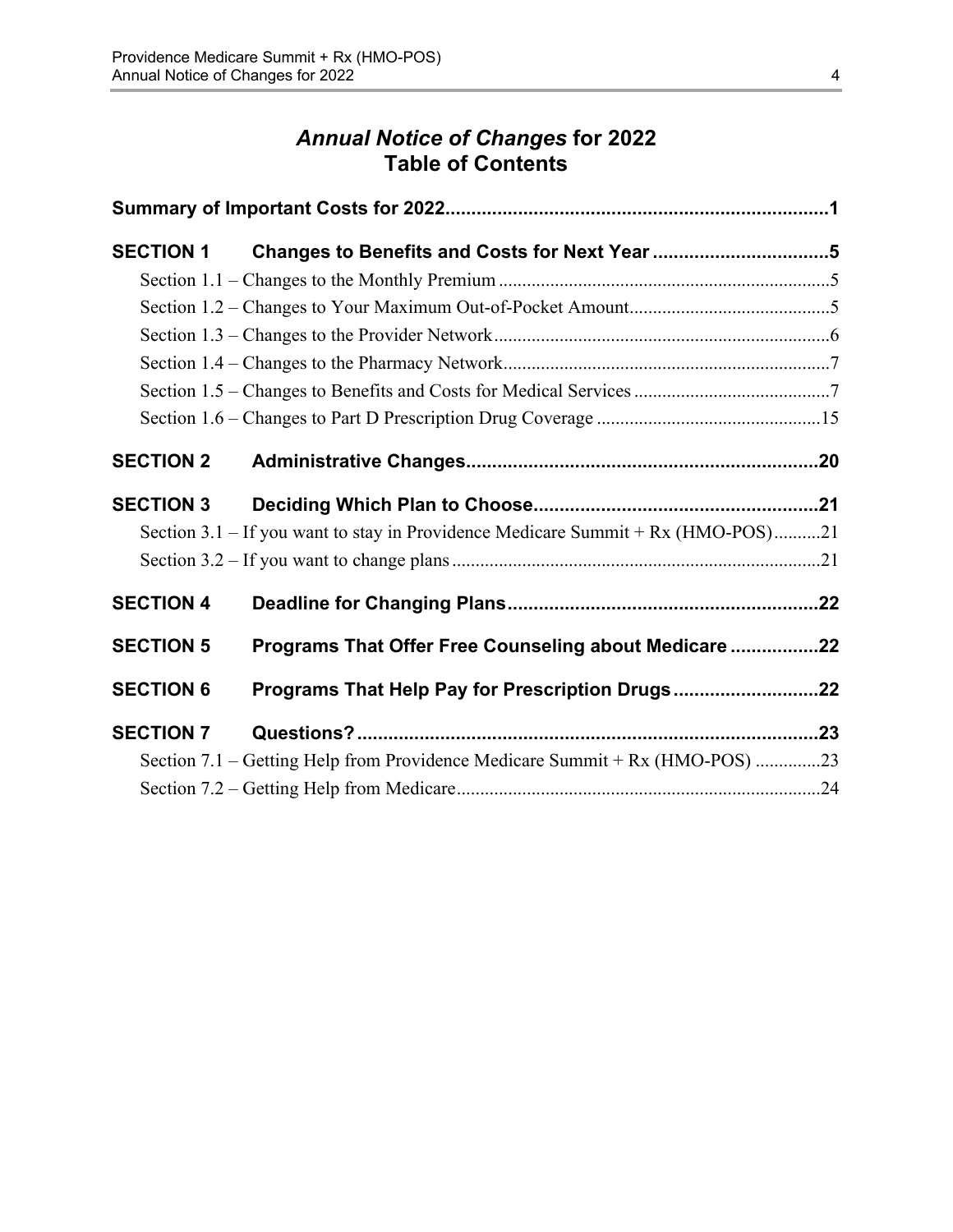### <span id="page-7-0"></span>**SECTION 1 Changes to Benefits and Costs for Next Year**

### <span id="page-7-1"></span>**Section 1.1 – Changes to the Monthly Premium**

| Cost                                                                                        | 2021 (this year)                                | 2022 (next year)                                                |
|---------------------------------------------------------------------------------------------|-------------------------------------------------|-----------------------------------------------------------------|
| <b>Monthly premium</b><br>(You must also continue to pay your)<br>Medicare Part B premium.) | \$59                                            | \$59<br>There is no change for<br>the upcoming benefit<br>year. |
| <b>Optional Supplemental Dental</b><br>Coverage monthly premium                             | Providence WA Dental<br><b>Basic</b><br>\$35.50 | Providence WA Dental<br><b>Basic</b><br>\$34.10                 |
| <b>Optional Supplemental Dental</b><br>Coverage monthly premium                             | Providence WA Dental<br>Enhanced<br>\$49.60     | Providence WA Dental<br>Enhanced<br>\$48.00                     |

- Your monthly plan premium will be *more* if you are required to pay a lifetime Part D late enrollment penalty for going without other drug coverage that is at least as good as Medicare drug coverage (also referred to as "creditable coverage") for 63 days or more.
- If you have a higher income, you may have to pay an additional amount each month directly to the government for your Medicare prescription drug coverage.
- Your monthly premium will be *less* if you are receiving "Extra Help" with your prescription drug costs. Please see Section 6 regarding "Extra Help" from Medicare.

# <span id="page-7-2"></span>**Section 1.2 – Changes to Your Maximum Out-of-Pocket Amount**

 amount, you generally pay nothing for covered services for the rest of the year. To protect you, Medicare requires all health plans to limit how much you pay "out-of-pocket" during the year. This limit is called the "maximum out-of-pocket amount." Once you reach this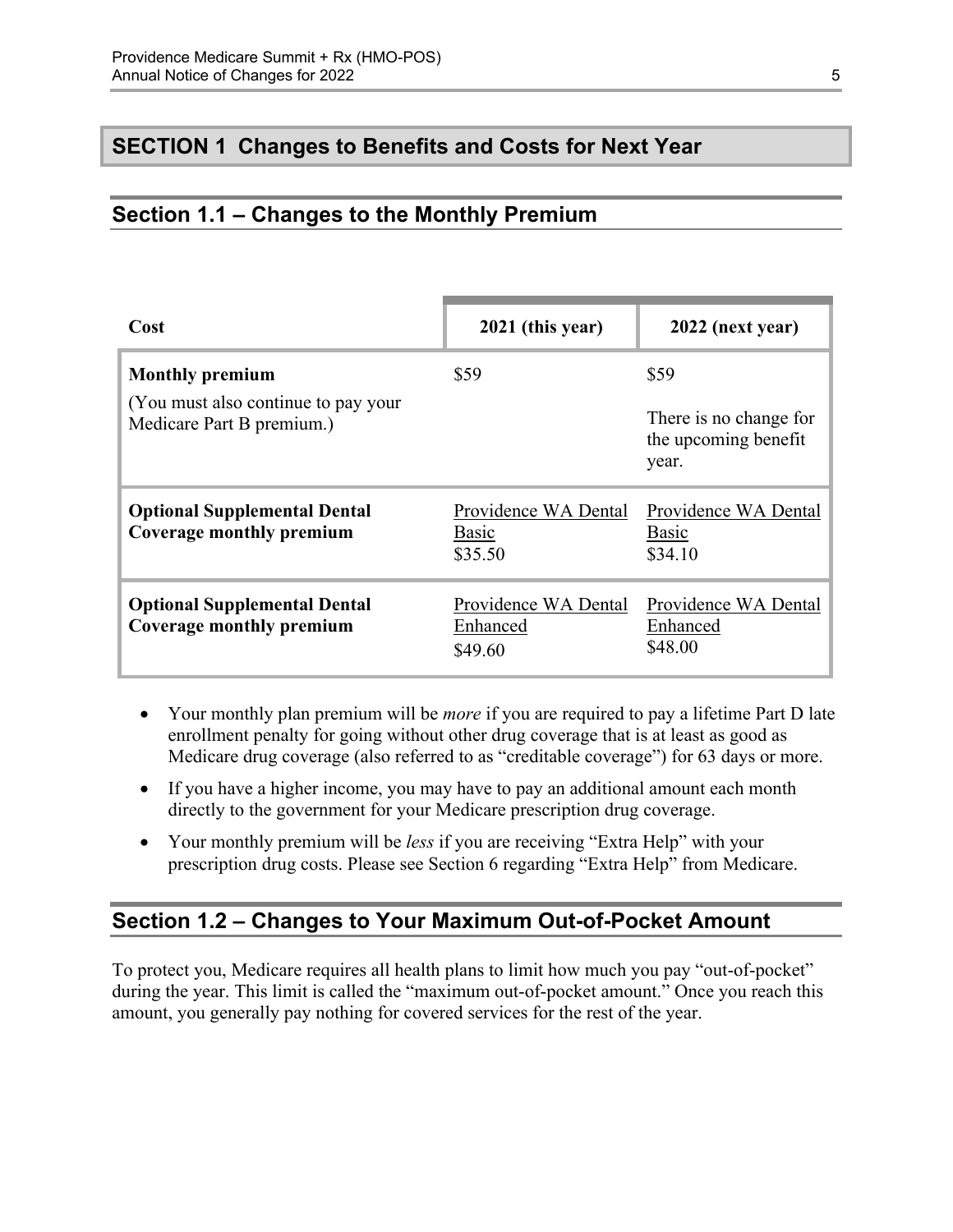| Cost                                                                                                                                                                                                                                                                       | 2021 (this year)                              | 2022 (next year)                                                                                                                                                                                                                                                                                                                |
|----------------------------------------------------------------------------------------------------------------------------------------------------------------------------------------------------------------------------------------------------------------------------|-----------------------------------------------|---------------------------------------------------------------------------------------------------------------------------------------------------------------------------------------------------------------------------------------------------------------------------------------------------------------------------------|
| Maximum out-of-pocket amount<br>Your costs for covered medical<br>services (such as copays) count<br>toward your maximum out-of-<br>pocket amount. Your plan premium<br>and your costs for prescription<br>drugs do not count toward your<br>maximum out-of-pocket amount. | \$5,500 In-Network<br>\$10,000 Out-of-Network | \$5,500 In-Network<br>\$10,000 Out-of-Network<br>Once you have paid<br>\$5,500 out-of-pocket for<br>covered services from in-<br>network providers, you<br>will pay nothing for your<br>covered services for the<br>rest of the calendar year.                                                                                  |
|                                                                                                                                                                                                                                                                            |                                               | Both in-network and out-<br>of-network services count<br>toward your out-of-pocket<br>costs. If you see both in-<br>network and out-of-<br>network providers, or<br>only out-of-network<br>providers, your maximum<br>out-of-pocket costs will<br>be \$10,000 for 2022.<br>There is no change for the<br>upcoming benefit year. |

# <span id="page-8-0"></span>**Section 1.3 – Changes to the Provider Network**

 **to see if your providers (primary care provider, specialists, hospitals, etc.) are in our**  There are changes to our network of providers for next year. An updated *Provider and Pharmacy Directory* is located on our website at [www.ProvidenceHealthAssurance.com/findaprovider.](http://www.ProvidenceHealthAssurance.com/findaprovider) You may also call Customer Service for updated provider information or to ask us to mail you a *Provider and Pharmacy Directory*. **Please review the 2022** *Provider and Pharmacy Directory*  **network**.

It is important that you know that we may make changes to the hospitals, doctors and specialists (providers) that are part of your plan during the year. There are a number of reasons why your provider might leave your plan, but if your doctor or specialist does leave your plan, you have certain rights and protections summarized below:

- Even though our network of providers may change during the year, we must furnish you with uninterrupted access to qualified doctors and specialists.
- We will make a good faith effort to provide you with at least 30 days' notice that your provider is leaving our plan so that you have time to select a new provider.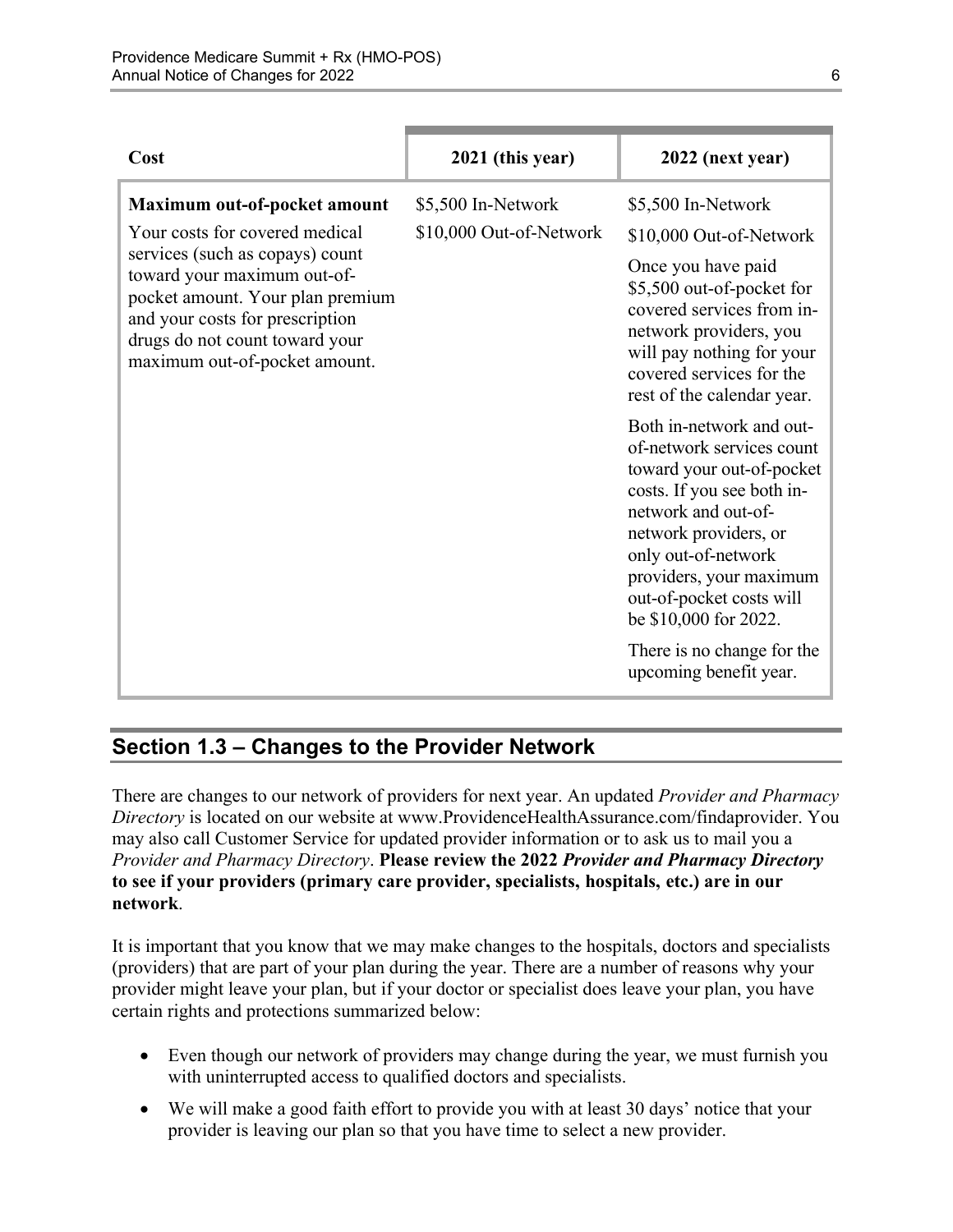- We will assist you in selecting a new qualified provider to continue managing your health care needs.
- If you are undergoing medical treatment you have the right to request, and we will work with you to ensure, that the medically necessary treatment you are receiving is not interrupted.
- If you believe we have not furnished you with a qualified provider to replace your previous provider or that your care is not being appropriately managed, you have the right to file an appeal of our decision.
- If you find out your doctor or specialist is leaving your plan, please contact us so we can assist you in finding a new provider to manage your care.

# <span id="page-9-0"></span>**Section 1.4 – Changes to the Pharmacy Network**

Amounts you pay for your prescription drugs may depend on which pharmacy you use. Medicare drug plans have a network of pharmacies. In most cases, your prescriptions are covered *only* if they are filled at one of our network pharmacies. Our network includes pharmacies with preferred cost sharing, which may offer you lower cost sharing than the standard cost sharing offered by other network pharmacies for some drugs.

There are changes to our network of pharmacies for next year. An updated *Provider and Pharmacy Directory* is located on our website at

[www.ProvidenceHealthAssurance.com/findaprovider.](http://www.ProvidenceHealthAssurance.com/findaprovider) You may also call Customer Service for updated provider information or to ask us to mail you a *Provider and Pharmacy Directory*. **Please review the 2022** *Provider and Pharmacy Directory* **to see which pharmacies are in our network**.

# <span id="page-9-1"></span>**Section 1.5 – Changes to Benefits and Costs for Medical Services**

We are changing our coverage for certain medical services next year. The information below describes these changes. For details about the coverage and costs for these services, see Chapter 4, *Medical Benefits Chart (what is covered and what you pay)*, in your *2022 Evidence of Coverage.* 

#### **Opioid treatment program services**

Members of our plan with opioid use disorder (OUD) can receive coverage of services to treat OUD through an Opioid Treatment Program (OTP) which includes the following services:

- U.S. Food and Drug Administration (FDA)-approved opioid agonist and antagonist medication-assisted treatment (MAT) medications.
- Dispensing and administration of MAT medications (if applicable)
- Substance use counseling
- Individual and group therapy
- Toxicology testing
- Intake activities
- Periodic assessments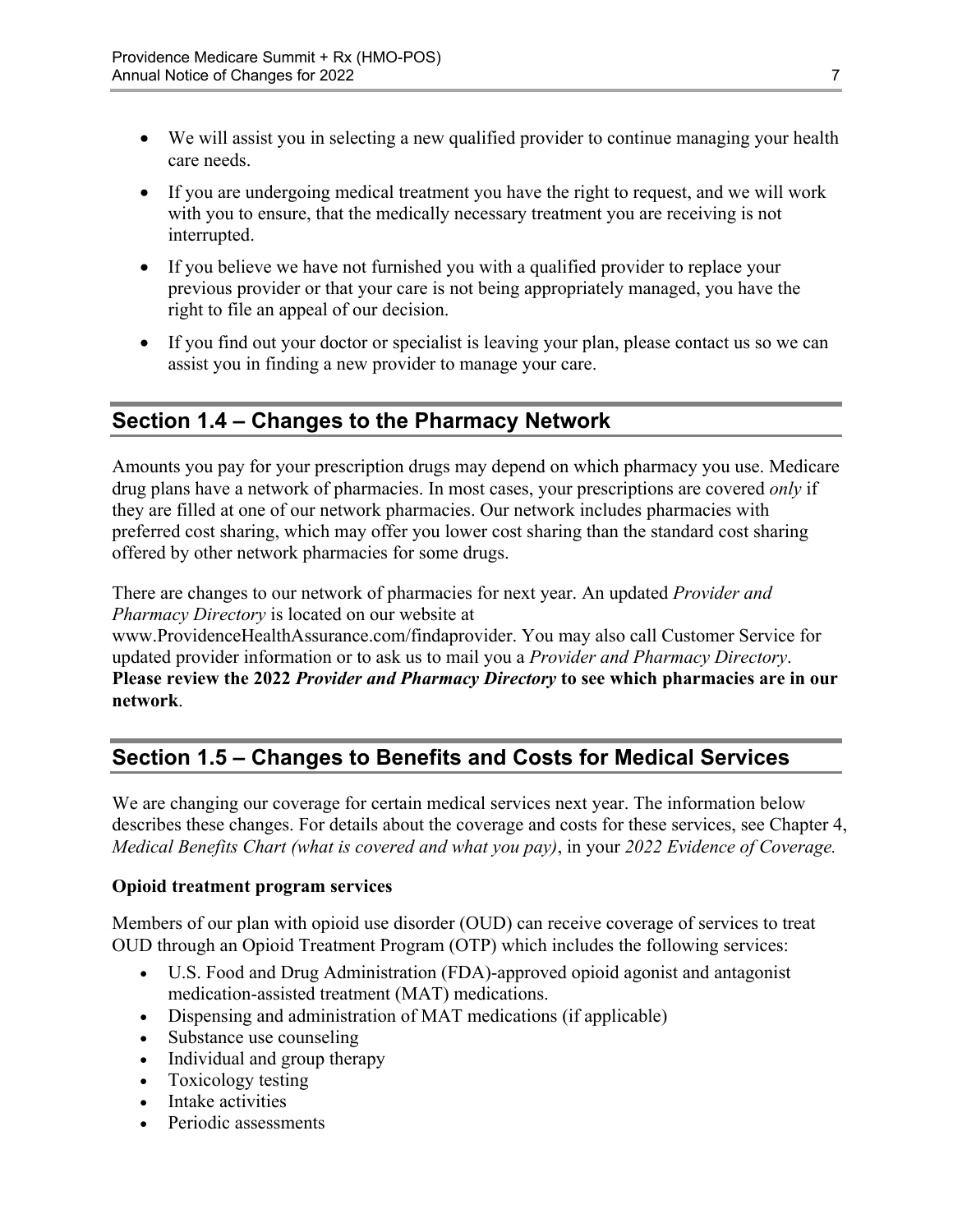| Cost                                                    | 2021 (this year)                                                                                          | 2022 (next year)                                                                                                                                                                                         |
|---------------------------------------------------------|-----------------------------------------------------------------------------------------------------------|----------------------------------------------------------------------------------------------------------------------------------------------------------------------------------------------------------|
| <b>Dental services (embedded</b><br>routine preventive) | <b>In-Network and Out-of-</b><br><b>Network</b><br>Routine preventive dental<br>services are not covered. | <b>In-Network</b><br>You pay a \$15 copayment for<br>each preventive dental visit<br>where any of the following<br>covered services are<br>completed:                                                    |
|                                                         |                                                                                                           | Two evaluations in total<br>per calendar year<br>including a maximum of<br>one comprehensive<br>evaluation per 36 months<br>and one limited oral<br>evaluation per 12 months<br>Two cleanings (excluding |
|                                                         |                                                                                                           | periodontal cleanings) per<br>calendar year<br>Any combination of<br>bitewing x-rays, two per<br>calendar year or one full<br>mouth diagnostic x-ray,<br>for a total of two                              |
|                                                         |                                                                                                           | Emergency palliative<br>treatment (only if no<br>services other than exam<br>and x-rays were<br>performed on the same<br>date of service)                                                                |
|                                                         |                                                                                                           | <b>Out-of-Network</b><br>Out-of-network services are<br>not covered for routine<br>preventive dental.                                                                                                    |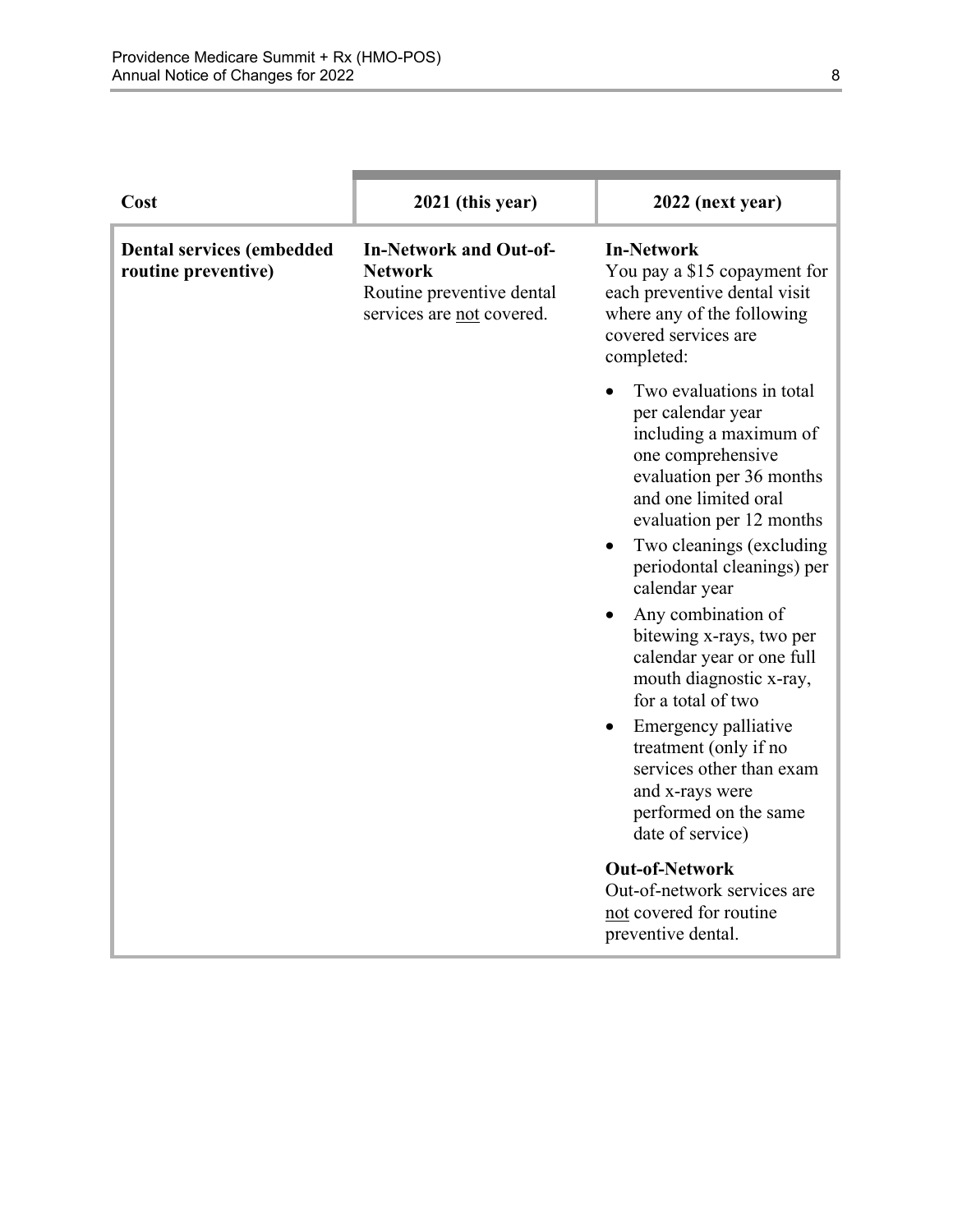٠

| Cost                   | 2021 (this year)                                                                                                                                                                                                                                                                                                                              | 2022 (next year)                                                                                                                                                                                                                                                                                                                                                                                                       |
|------------------------|-----------------------------------------------------------------------------------------------------------------------------------------------------------------------------------------------------------------------------------------------------------------------------------------------------------------------------------------------|------------------------------------------------------------------------------------------------------------------------------------------------------------------------------------------------------------------------------------------------------------------------------------------------------------------------------------------------------------------------------------------------------------------------|
| <b>Fitness benefit</b> | <b>In-Network</b><br>The Silver&Fit <sup>®</sup> Healthy<br>Aging and Exercise Program<br>is offered to eligible<br>Medicare Advantage<br>beneficiaries. The following<br>choices are available to you<br>at no cost: You can select one<br>fitness center membership,<br>one Stay Fit Kit, and one<br>Home Fitness Kit each<br>benefit year. | <b>In-Network</b><br>The Silver&Fit <sup>®</sup> Healthy<br>Aging and Exercise Program<br>is offered to eligible<br>Medicare Advantage<br>beneficiaries. The following<br>choices are available to you<br>at no cost: You can select one<br>fitness center membership<br>and one Home Fitness Kit<br>each benefit year.<br>You also have access to the<br>Premium Fitness Network for<br>an additional cost per month. |
|                        | <b>Out-of-Network</b><br>Out-of-network services are<br>not covered for the fitness<br>benefit.                                                                                                                                                                                                                                               | <b>Out-of-Network</b><br>Out-of-network services are<br>not covered for the fitness<br>benefit.                                                                                                                                                                                                                                                                                                                        |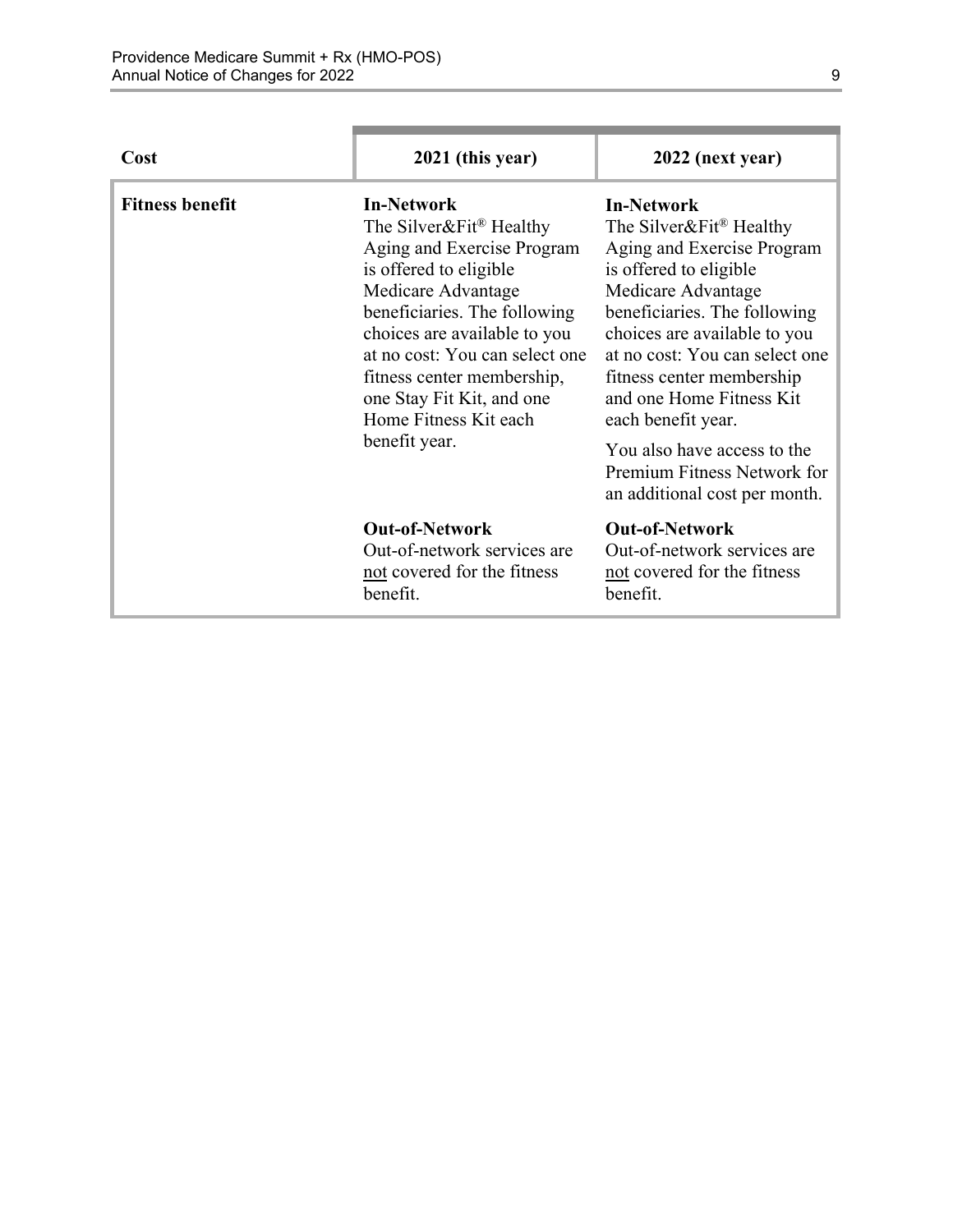| Cost                               | 2021 (this year)                                                                                                                                                                                                 | 2022 (next year)                                                                                                                                                                                                                                                                                                                                                      |
|------------------------------------|------------------------------------------------------------------------------------------------------------------------------------------------------------------------------------------------------------------|-----------------------------------------------------------------------------------------------------------------------------------------------------------------------------------------------------------------------------------------------------------------------------------------------------------------------------------------------------------------------|
| <b>Health and wellness classes</b> | <b>In-Network and Out-of-</b><br><b>Network</b><br>Health and wellness classes<br>are not covered.                                                                                                               | <b>In-Network</b><br>There is no copay,<br>coinsurance, or deductible for<br>health and wellness classes.                                                                                                                                                                                                                                                             |
|                                    |                                                                                                                                                                                                                  | Health and wellness includes<br>educational classes on the<br>topics of weight<br>management, stress<br>reduction, fall prevention,<br>pain education, urinary<br>incontinence-pelvic floor,<br>osteoporosis, yoga, smoking<br>cessation, progressive<br>disorders and nutrition. You<br>may access classes offered<br>virtually through<br>participating facilities. |
|                                    |                                                                                                                                                                                                                  | You have an unlimited<br>allowance for health and<br>wellness classes.                                                                                                                                                                                                                                                                                                |
|                                    |                                                                                                                                                                                                                  | <b>Out-of-Network</b><br>Out-of-network services are<br>not covered for health and<br>wellness classes.                                                                                                                                                                                                                                                               |
| <b>Hearing aids</b>                | <b>In-Network</b><br>This benefit is administered<br>by TruHearing                                                                                                                                               | <b>In-Network</b><br>This benefit is administered<br>by TruHearing                                                                                                                                                                                                                                                                                                    |
|                                    | Hearing Aid purchases<br>include:<br>3 provider visits within<br>first year of hearing aid<br>purchase<br>45-day trial period<br>3-year extended warranty<br>48 batteries per aid for<br>non-rechargeable models | Hearing Aid purchases<br>include:<br>First year of follow-up<br>provider visits<br>60-day trial period<br>3-year extended warranty<br>80 batteries per aid for<br>non-rechargeable models                                                                                                                                                                             |
|                                    | <b>Out-of-Network</b><br>Out-of-network services are<br>not covered for hearing aids.                                                                                                                            | <b>Out-of-Network</b><br>Out-of-network services are<br>not covered for hearing aids.                                                                                                                                                                                                                                                                                 |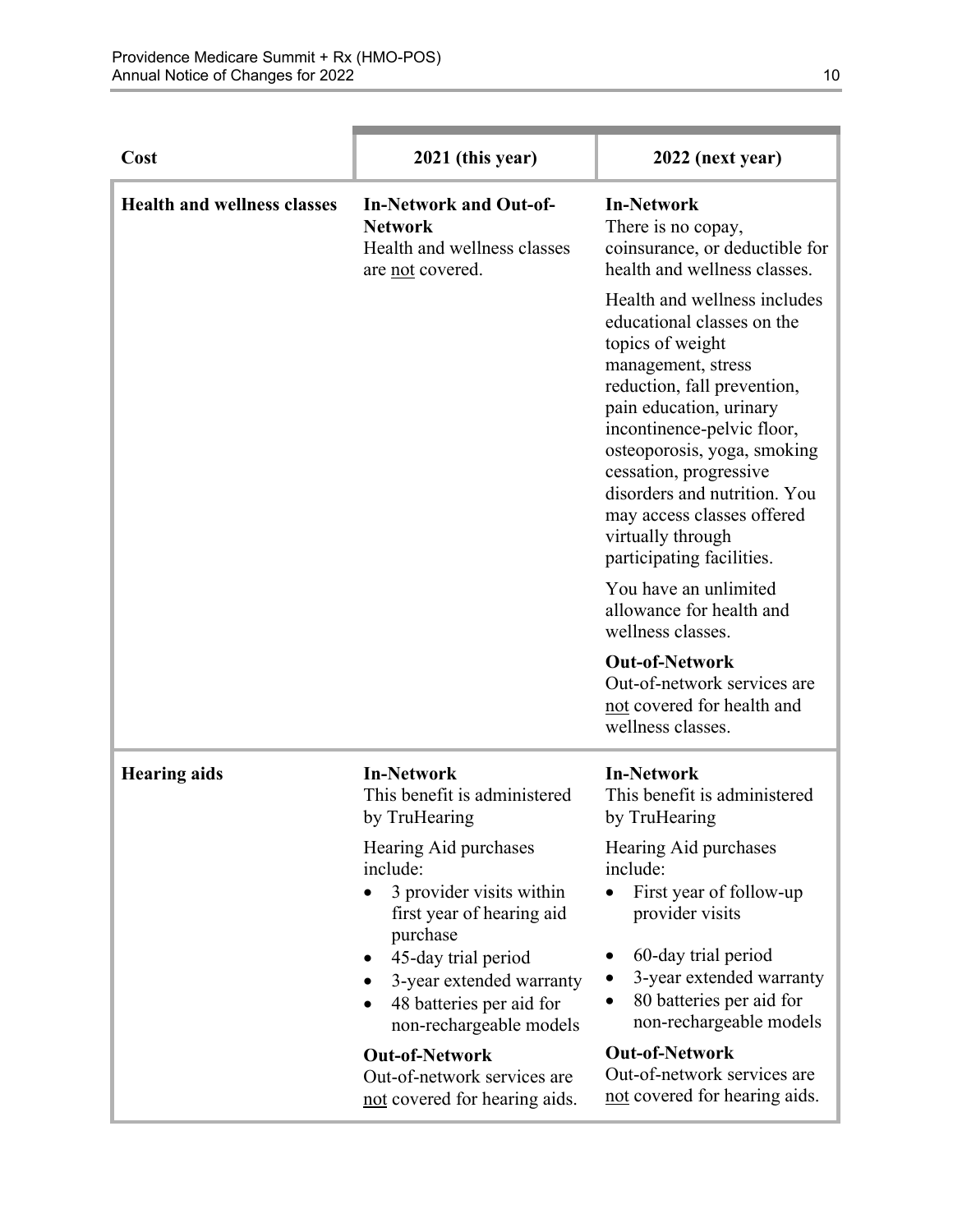| Cost                                            | 2021 (this year)                                                                                                                                                                                         | 2022 (next year)                                                                                                                                                                                                                                                                                                                                       |
|-------------------------------------------------|----------------------------------------------------------------------------------------------------------------------------------------------------------------------------------------------------------|--------------------------------------------------------------------------------------------------------------------------------------------------------------------------------------------------------------------------------------------------------------------------------------------------------------------------------------------------------|
| Meal delivery program<br>(non-Medicare-covered) | <b>In-Network and Out-of-</b><br><b>Network</b><br>Meal delivery program is not<br>covered.                                                                                                              | <b>In-Network</b><br>There is no coinsurance,<br>copayment, or deductible for<br>non-Medicare-covered meal<br>delivery program.<br>(two meals per day for 14<br>days (total of 28 meals),<br>immediately following each<br>inpatient hospitalization).                                                                                                 |
|                                                 |                                                                                                                                                                                                          | There is no plan coverage<br>limit.                                                                                                                                                                                                                                                                                                                    |
|                                                 |                                                                                                                                                                                                          | <b>Out-of-Network</b><br>Out-of-network services are<br>not covered for non-<br>Medicare-covered meal<br>delivery program.                                                                                                                                                                                                                             |
| <b>Opioid treatment program</b><br>services     | <b>In-Network</b><br>You pay a \$5 copayment in<br>primary care setting and a<br>\$40 copayment in specialty<br>care setting for each<br>Medicare-covered opioid<br>treatment program services<br>visit. | <b>In-Network</b><br>There is no coinsurance,<br>copayment, or deductible for<br>services with an Opioid<br>treatment provider enrolled<br>with Medicare. You pay a \$5<br>copayment in primary care<br>setting and you pay a \$40<br>copayment in specialty care<br>setting for each Medicare-<br>covered opioid treatment<br>program services visit. |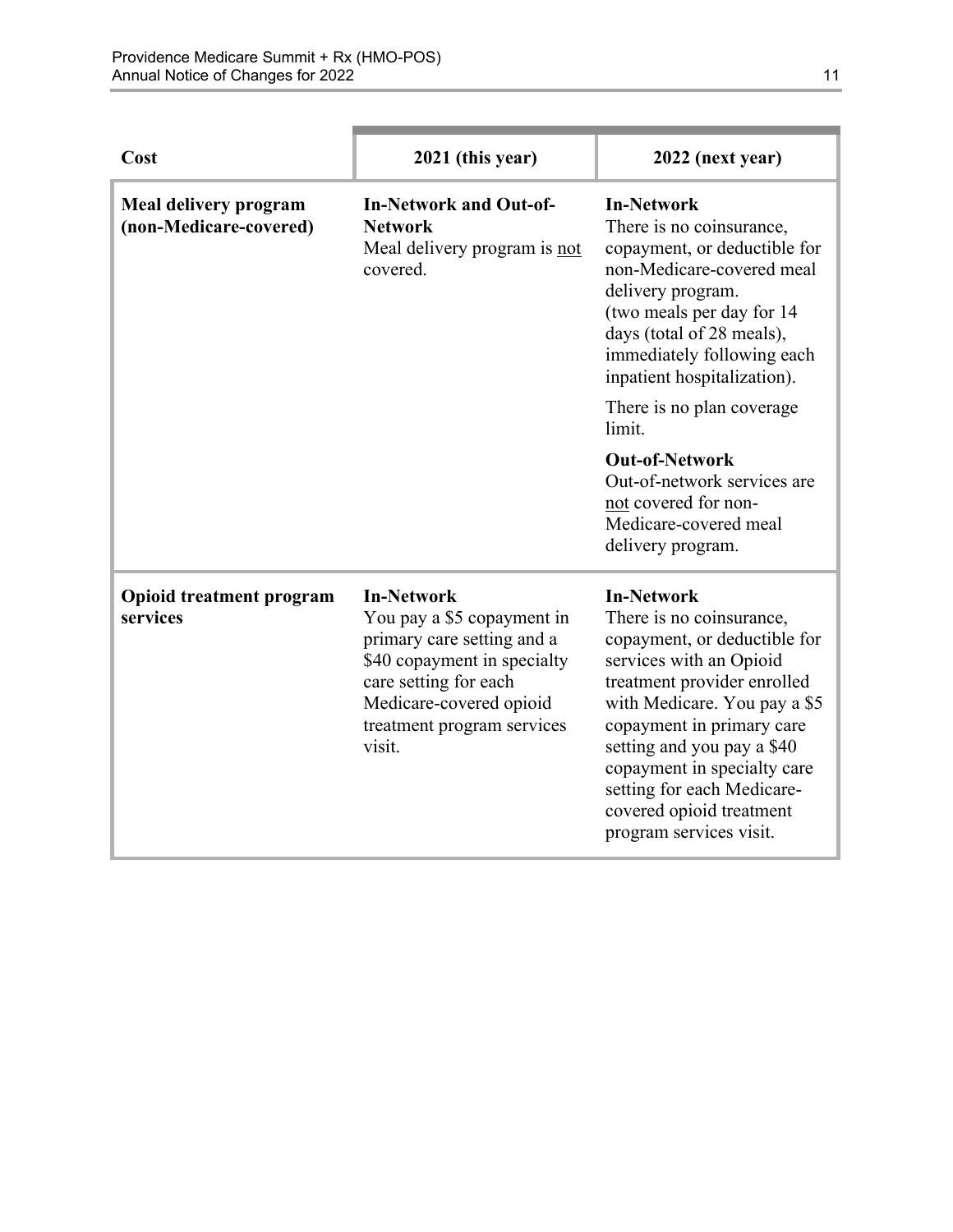| Cost                                                                                                                                 | 2021 (this year)                                                                                                                                        | 2022 (next year)                                                                                                                                        |
|--------------------------------------------------------------------------------------------------------------------------------------|---------------------------------------------------------------------------------------------------------------------------------------------------------|---------------------------------------------------------------------------------------------------------------------------------------------------------|
| <b>Optional Providence WA</b><br><b>Dental Basic</b><br>(this optional supplemental<br>benefit is available for an<br>extra premium) | <b>In-Network</b><br>You pay 0% of the total cost<br>for covered preventive and<br>diagnostic services, including<br>exams, cleanings, and x-rays.      | <b>In-Network</b><br>You pay 0% of the total cost<br>for covered preventive and<br>diagnostic services, including<br>exams, cleanings, and x-rays.      |
|                                                                                                                                      | You pay 50% of the total cost<br>for comprehensive dental<br>diagnostic services.                                                                       | You pay 50% of the total cost<br>for comprehensive dental<br>diagnostic services.                                                                       |
|                                                                                                                                      |                                                                                                                                                         | The list of services covered<br>by your plan has changed, for<br>a full list of covered services<br>please see your Evidence of<br>Coverage.            |
|                                                                                                                                      | <b>Out-of-Network</b><br>You pay 20% of the total cost<br>for covered preventive and<br>diagnostic services, including<br>exams, cleanings, and x-rays. | <b>Out-of-Network</b><br>You pay 20% of the total cost<br>for covered preventive and<br>diagnostic services, including<br>exams, cleanings, and x-rays. |
|                                                                                                                                      | You pay 60% of the total cost<br>for comprehensive dental<br>diagnostic services.                                                                       | You pay 60% of the total cost<br>for comprehensive dental<br>diagnostic services.                                                                       |
|                                                                                                                                      |                                                                                                                                                         | The list of services covered<br>by your plan has changed, for<br>a full list of covered services<br>please see your <i>Evidence of</i><br>Coverage.     |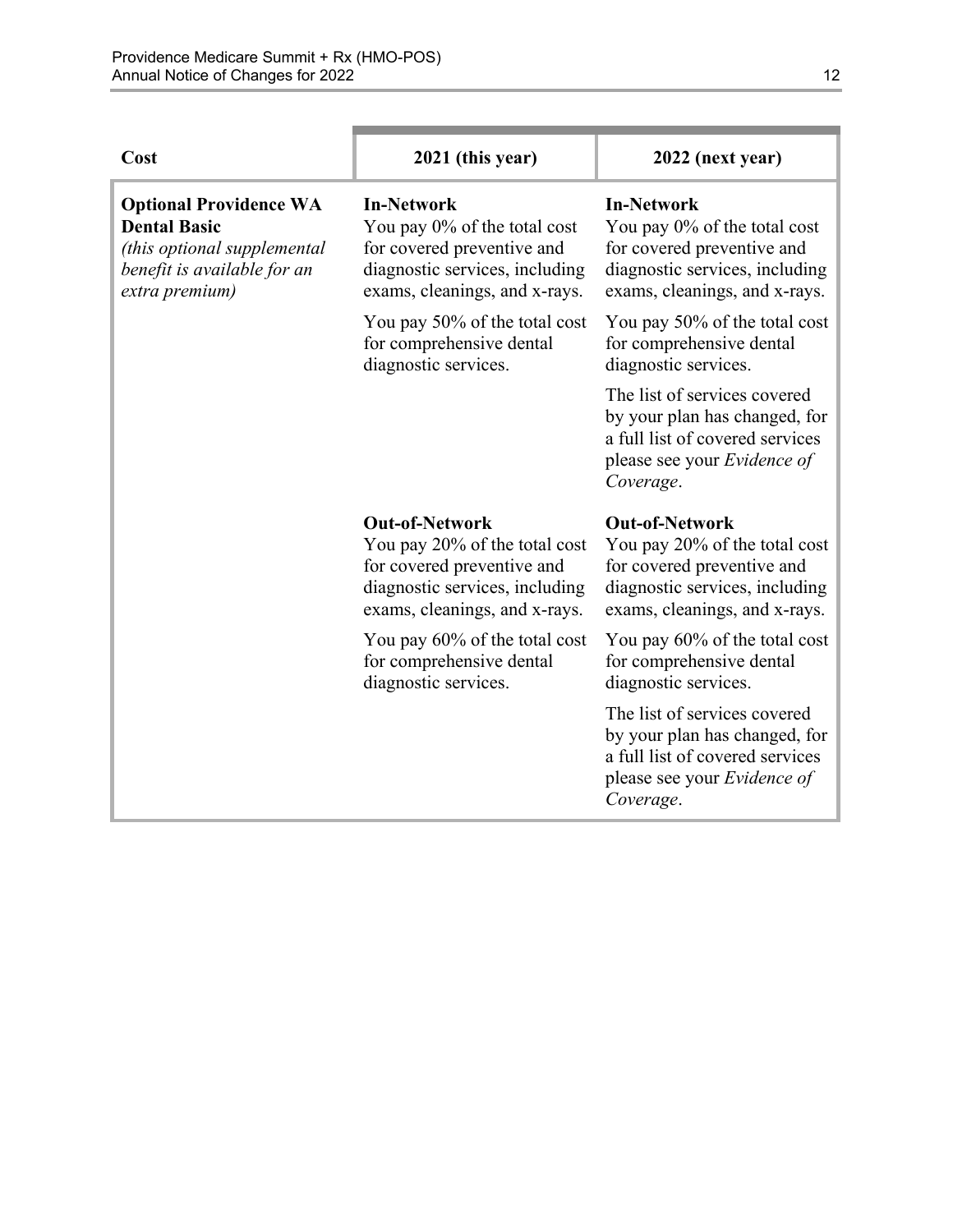| Cost                                                                                                                                    | 2021 (this year)                                                                                                                                                 | 2022 (next year)                                                                                                                                                     |
|-----------------------------------------------------------------------------------------------------------------------------------------|------------------------------------------------------------------------------------------------------------------------------------------------------------------|----------------------------------------------------------------------------------------------------------------------------------------------------------------------|
| <b>Optional Providence WA</b><br><b>Dental Enhanced</b><br>(this optional supplemental<br>benefit is available for an<br>extra premium) | <b>In-Network</b><br>You pay 0% of the total cost<br>for covered preventive and<br>diagnostic services, including<br>exams, cleanings, and x-rays.               | <b>In-Network</b><br>You pay 0% of the total cost<br>for covered preventive and<br>diagnostic services, including<br>exams, cleanings, and x-rays.                   |
|                                                                                                                                         | You pay 50% of the total cost<br>for comprehensive dental<br>diagnostic services.                                                                                | You pay 50% of the total cost<br>for comprehensive dental<br>diagnostic services.                                                                                    |
|                                                                                                                                         |                                                                                                                                                                  | The list of services covered<br>by your plan has changed, for<br>a full list of covered services<br>please see your Evidence of<br>Coverage.                         |
|                                                                                                                                         | <b>Out-of-Network</b><br>You pay 20% of the total cost<br>for covered preventive and<br>diagnostic services, including<br>exams, cleanings, and x-rays.          | <b>Out-of-Network</b><br>You pay 20% of the total cost<br>for covered preventive and<br>diagnostic services, including<br>exams, cleanings, and x-rays.              |
|                                                                                                                                         | You pay 60% of the total cost<br>for comprehensive dental<br>diagnostic services.                                                                                | You pay 60% of the total cost<br>for comprehensive dental<br>diagnostic services.                                                                                    |
|                                                                                                                                         |                                                                                                                                                                  | The list of services covered<br>by your plan has changed, for<br>a full list of covered services<br>please see your Evidence of<br>Coverage.                         |
| Other health care<br>professionals (e.g., nurse<br>practitioner; physician<br>assistant)                                                | <b>In-Network</b><br>You pay a \$5 copayment in<br>primary care setting and a<br>\$40 copayment in specialty<br>care setting for each<br>Medicare-covered visit. | <b>In-Network</b><br>You pay a \$0-\$5 copayment<br>in primary care setting and a<br>\$40 copayment in specialty<br>care setting for each<br>Medicare-covered visit. |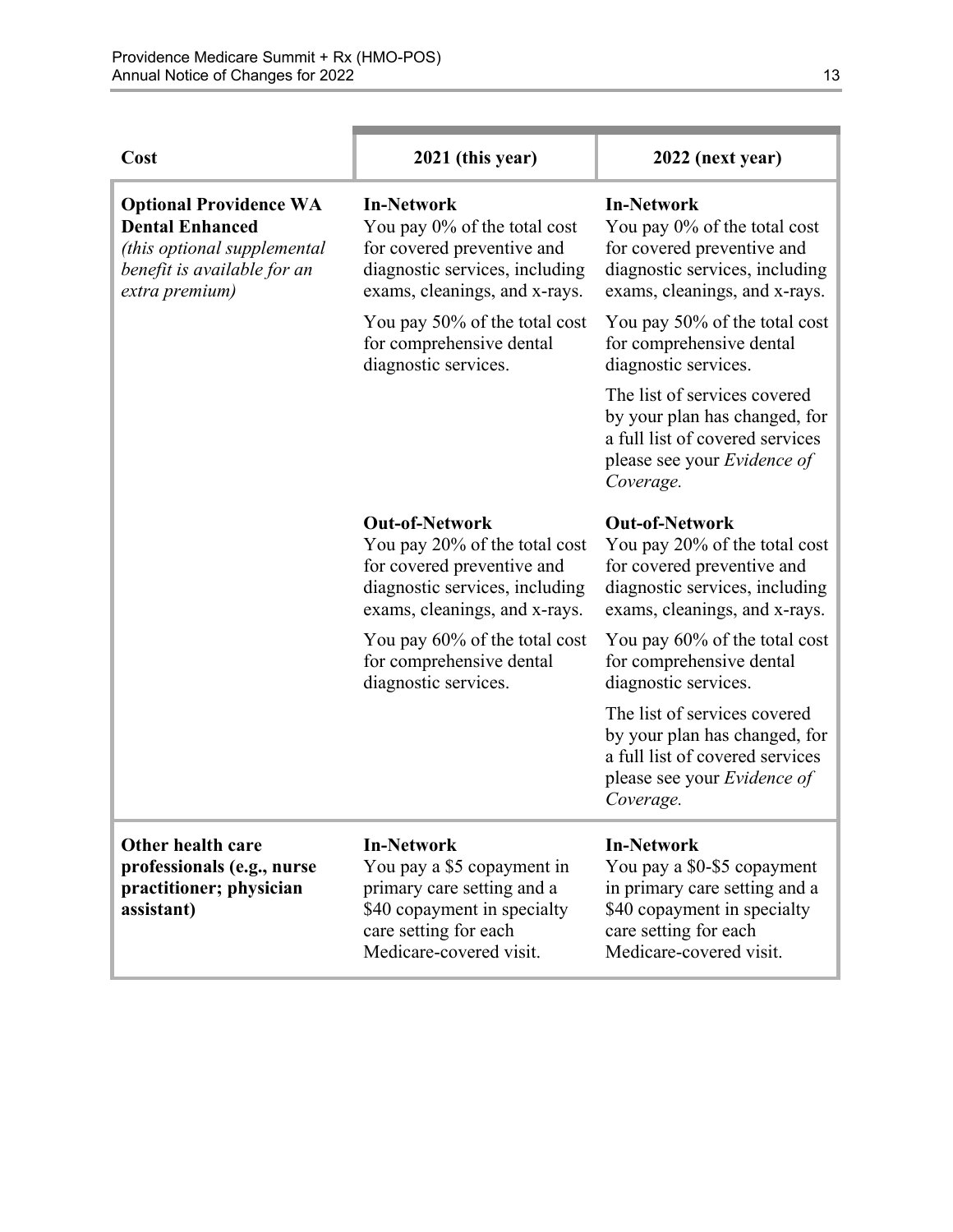| Cost                                                       | 2021 (this year)                                                                                                             | 2022 (next year)                                                                                                                                                                                                                                                                                                                                              |
|------------------------------------------------------------|------------------------------------------------------------------------------------------------------------------------------|---------------------------------------------------------------------------------------------------------------------------------------------------------------------------------------------------------------------------------------------------------------------------------------------------------------------------------------------------------------|
| Over-the-counter (OTC)<br>items                            | <b>In-Network and Out-of-</b><br><b>Network</b><br>Over-the-counter items are<br>not covered.                                | <b>In-Network</b><br>There is no coinsurance,<br>copayment, or deductible for<br>over-the-counter items and<br>nicotine replacement therapy.                                                                                                                                                                                                                  |
|                                                            |                                                                                                                              | You receive a credit of \$50<br>every 3 months. You can<br>purchase from a catalog via<br>phone, web, or mail through<br>Medline. Unused credit<br>amounts carry over to the<br>next quarterly period and<br>expire on 12/31 of each year.<br><b>Out-of-Network</b><br>Out-of-network services are<br>not covered for over-the-<br>counter items and nicotine |
|                                                            |                                                                                                                              | replacement therapy.                                                                                                                                                                                                                                                                                                                                          |
| <b>Personal Emergency</b><br><b>Response System (PERS)</b> | <b>In-Network and Out-of-</b><br><b>Network</b><br>Personal Emergency<br>Response System (PERS)<br>services are not covered. | <b>In-Network</b><br>There is no coinsurance,<br>copayment, or deductible for<br>Personal Emergency<br>Response System (PERS)<br>services.                                                                                                                                                                                                                    |
|                                                            |                                                                                                                              | <b>Out-of-Network</b><br>Out-of-network services are<br>not covered for Personal<br><b>Emergency Response System</b><br>(PERS) services.                                                                                                                                                                                                                      |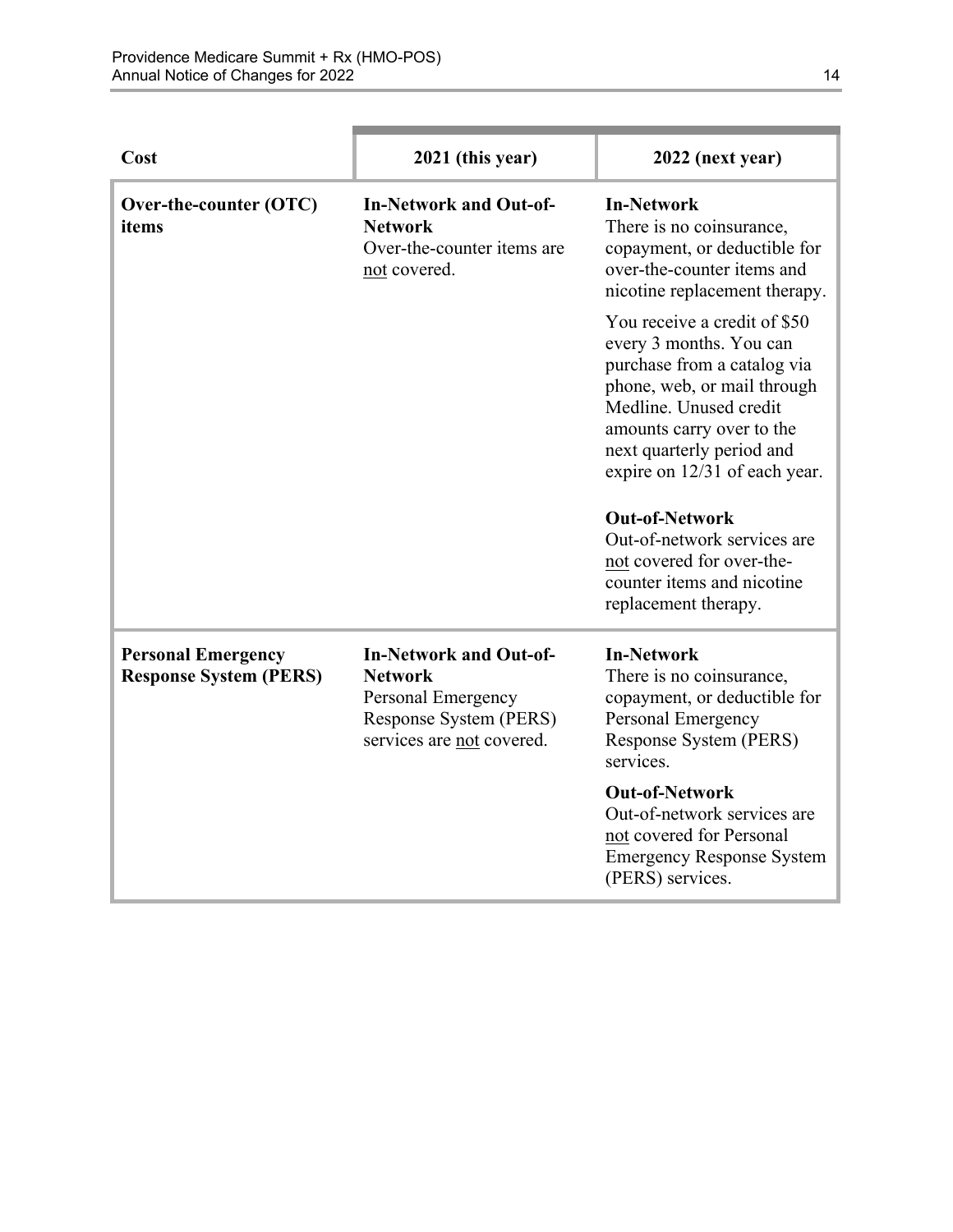| Cost                            | 2021 (this year)                                                                                                                                                                        | 2022 (next year)                                                                                                                                                                            |
|---------------------------------|-----------------------------------------------------------------------------------------------------------------------------------------------------------------------------------------|---------------------------------------------------------------------------------------------------------------------------------------------------------------------------------------------|
| <b>Routine hearing services</b> | <b>In-Network and Out-of-</b><br><b>Network</b><br>Routine hearing aid<br>fitting/evaluation visits are<br>not covered.                                                                 | <b>In-Network</b><br>This benefit is administered<br>by TruHearing                                                                                                                          |
|                                 |                                                                                                                                                                                         | There is no coinsurance,<br>copayment, or deductible for<br>routine hearing aid<br>fitting/evaluation visits.                                                                               |
|                                 |                                                                                                                                                                                         | <b>Out-of-Network</b><br>Out-of-network services are<br>not covered for routine<br>hearing aid fitting/evaluation<br>visits.                                                                |
| <b>Telehealth</b>               | <b>In-Network</b><br>You pay a \$5 copayment in<br>primary care setting and a<br>\$40 copayment in specialty<br>care setting for additional<br>Medicare-covered telehealth<br>services. | <b>In-Network</b><br>You pay a \$0-\$5 copayment<br>in primary care setting and a<br>\$40 copayment in specialty<br>care setting for additional<br>Medicare-covered telehealth<br>services. |

# <span id="page-17-0"></span>**Section 1.6 – Changes to Part D Prescription Drug Coverage**

#### **Changes to Our Drug List**

Our list of covered drugs is called a Formulary or "Drug List." A copy of our Drug List is provided electronically.

We made changes to our Drug List, including changes to the drugs we cover and changes to the restrictions that apply to our coverage for certain drugs. **Review the Drug List to make sure your drugs will be covered next year and to see if there will be any restrictions.** 

If you are affected by a change in drug coverage, you can:

- **Work with your doctor (or other prescriber) and ask the plan to make an exception**  to cover the drug.
	- o To learn what you must do to ask for an exception, see Chapter 9 of your *E*v*idence of Coverage (What to do if you have a problem or complaint (coverage decisions, appeals, complaints))* or call Customer Service.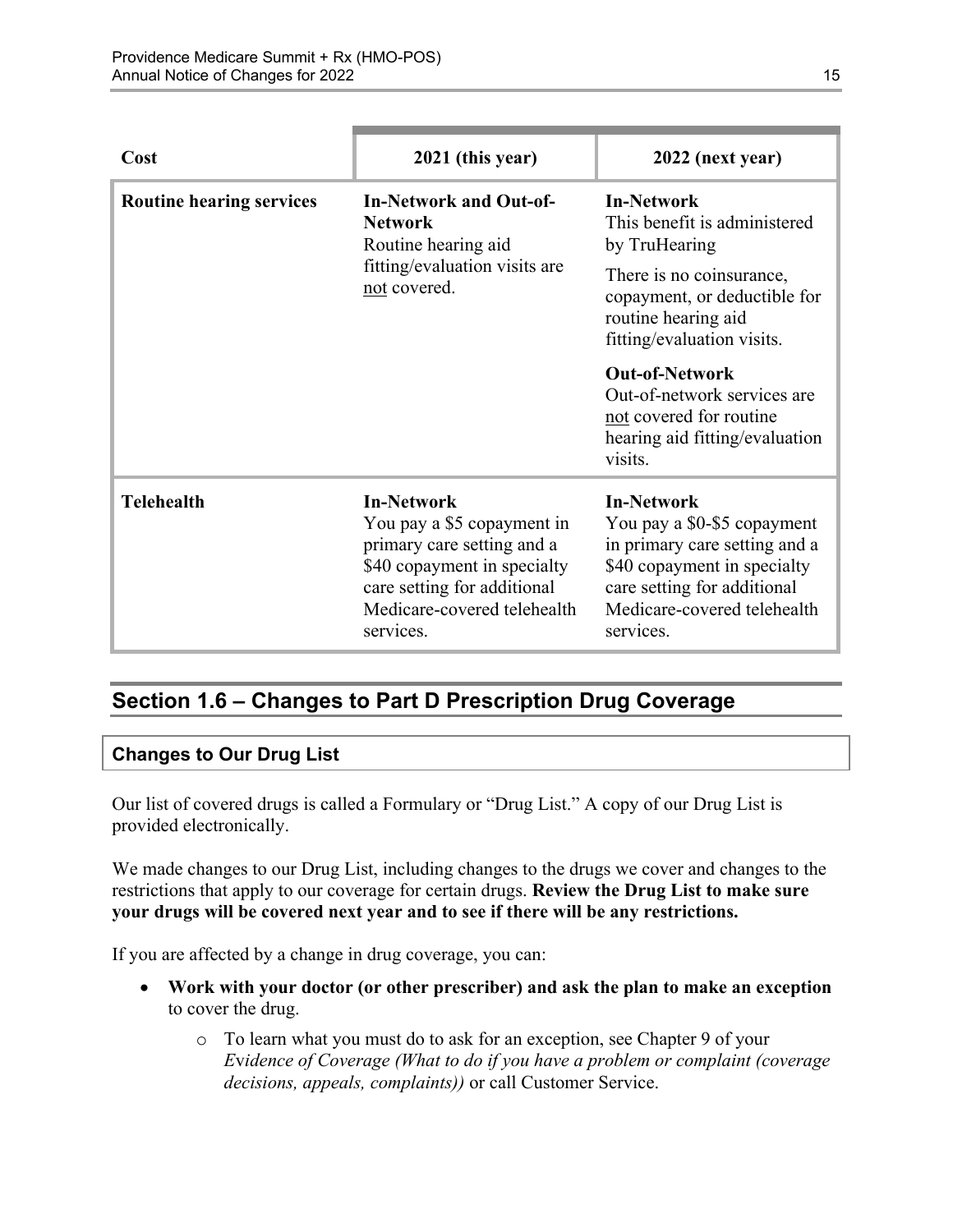**Work with your doctor (or other prescriber) to find a different drug** that we cover. You can call Customer Service to ask for a list of covered drugs that treat the same medical condition.

 Section 5.2 of the *Evidence of Coverage.*) During the time when you are getting a temporary In some situations, we are required to cover a temporary supply of a non-formulary drug in the first 90 days of the plan year or the first 90 days of membership to avoid a gap in therapy. (To learn more about when you can get a temporary supply and how to ask for one, see Chapter 5, supply of a drug, you should talk with your doctor to decide what to do when your temporary supply runs out. You can either switch to a different drug covered by the plan or ask the plan to make an exception for you and cover your current drug.

If you had an approved formulary exception during the previous year, a new request may need to be submitted for the current year. To see if you need a new formulary exception request, you may call Customer Service.

Most of the changes in the Drug List are new for the beginning of each year. However, during the year, we might make other changes that are allowed by Medicare rules.

When we make these changes to the Drug List during the year, you can still work with your doctor (or other prescriber) and ask us to make an exception to cover the drug. We will also continue to update our online Drug List as scheduled and provide other required information to reflect drug changes. (To learn more about changes we may make to the Drug List, see Chapter 5, Section 6 of the Evidence of Coverage.)

### **Changes to Prescription Drug Costs**

*Note:* If you are in a program that helps pay for your drugs ("Extra Help"), **the information about costs for Part D prescription drugs may not apply to you.** We have included a separate insert, called the "Evidence of Coverage Rider for People Who Get Extra Help Paying for Prescription Drugs" (also called the "Low Income Subsidy Rider" or the "LIS Rider"), which tells you about your drug costs. If you receive "Extra Help" and didn't receive this insert with this packet, please call Customer Service and ask for the "LIS Rider."

There are four "drug payment stages." How much you pay for a Part D drug depends on which drug payment stage you are in. (You can look in Chapter 6, Section 2 of your *Evidence of Coverage* for more information about the stages.)

The information below shows the changes for next year to the first two stages – the Yearly Deductible Stage and the Initial Coverage Stage. (Most members do not reach the other two stages – the Coverage Gap Stage or the Catastrophic Coverage Stage. To get information about your costs in these stages, look at Chapter 6, Sections 6 and 7, in the *Evidence of Coverage*, which is located on our website at [www.ProvidenceHealthAssurance.com.](http://www.ProvidenceHealthAssurance.com) You may also call Customer Service to ask us to mail you an *Evidence of Coverage*.)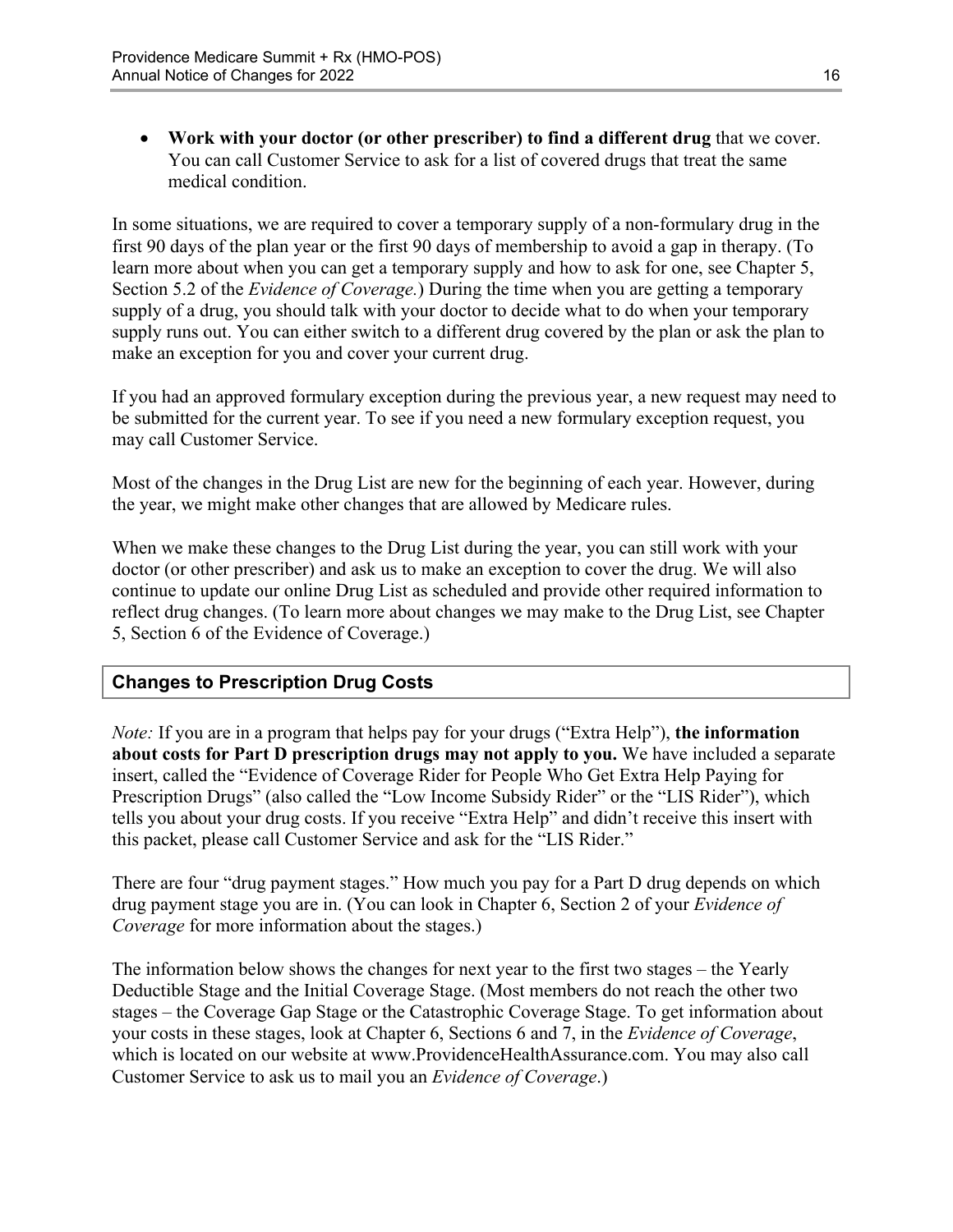### **Changes to the Deductible Stage**

| <b>Stage</b>                                                                                                                                                                               | 2021 (this year)                                                                                                                                                                                                                                                                                                                                                                                                                                                                            | 2022 (next year)                                                                                                                                                                                                                                                                                                                                                                                                                                                                                                                                                                                                 |
|--------------------------------------------------------------------------------------------------------------------------------------------------------------------------------------------|---------------------------------------------------------------------------------------------------------------------------------------------------------------------------------------------------------------------------------------------------------------------------------------------------------------------------------------------------------------------------------------------------------------------------------------------------------------------------------------------|------------------------------------------------------------------------------------------------------------------------------------------------------------------------------------------------------------------------------------------------------------------------------------------------------------------------------------------------------------------------------------------------------------------------------------------------------------------------------------------------------------------------------------------------------------------------------------------------------------------|
| <b>Stage 1: Yearly Deductible</b><br><b>Stage</b>                                                                                                                                          | The deductible is \$240.                                                                                                                                                                                                                                                                                                                                                                                                                                                                    | The deductible is \$240.                                                                                                                                                                                                                                                                                                                                                                                                                                                                                                                                                                                         |
| During this stage, you pay the<br>full cost of your Tier 3 Preferred<br>Brand, Tier 4 Non-Preferred<br>Drug and Tier 5 Specialty drugs<br>until you have reached the yearly<br>deductible. | During this stage, you pay<br>\$4 per prescription cost<br>sharing for drugs on Tier 1<br>and \$13 per prescription<br>cost sharing for drugs on<br>Tier 2 from a <i>preferred</i><br>retail pharmacy; \$14 per<br>prescription cost sharing<br>for drugs on Tier 1 and<br>\$20 per prescription cost<br>sharing for drugs on Tier 2<br>from a <i>standard</i> retail<br>pharmacy; and the full<br>cost of drugs on Tier 3, 4,<br>and 5 until you have<br>reached the yearly<br>deductible. | During this stage, you pay<br>\$4 per prescription cost<br>sharing for drugs on Tier<br>1, \$13 per prescription<br>cost sharing for drugs on<br>Tier 2, and \$0 per<br>prescription cost sharing<br>for drugs on Tier 6 from a<br><i>preferred</i> retail pharmacy;<br>\$14 per prescription cost<br>sharing for drugs on Tier<br>1, \$20 per prescription<br>cost sharing for drugs on<br>Tier 2, and \$0 per<br>prescription cost sharing<br>for drugs on Tier 6 from a<br>standard retail pharmacy;<br>and the full cost of drugs<br>on Tier 3, 4, and 5 until<br>you have reached the<br>yearly deductible. |
|                                                                                                                                                                                            |                                                                                                                                                                                                                                                                                                                                                                                                                                                                                             | There is no deductible for<br>Providence Medicare<br>Summit + $Rx$ (HMO-<br>POS) for Select Insulins.<br>You pay \$10-\$35 per                                                                                                                                                                                                                                                                                                                                                                                                                                                                                   |
|                                                                                                                                                                                            |                                                                                                                                                                                                                                                                                                                                                                                                                                                                                             | month for Select Insulins.                                                                                                                                                                                                                                                                                                                                                                                                                                                                                                                                                                                       |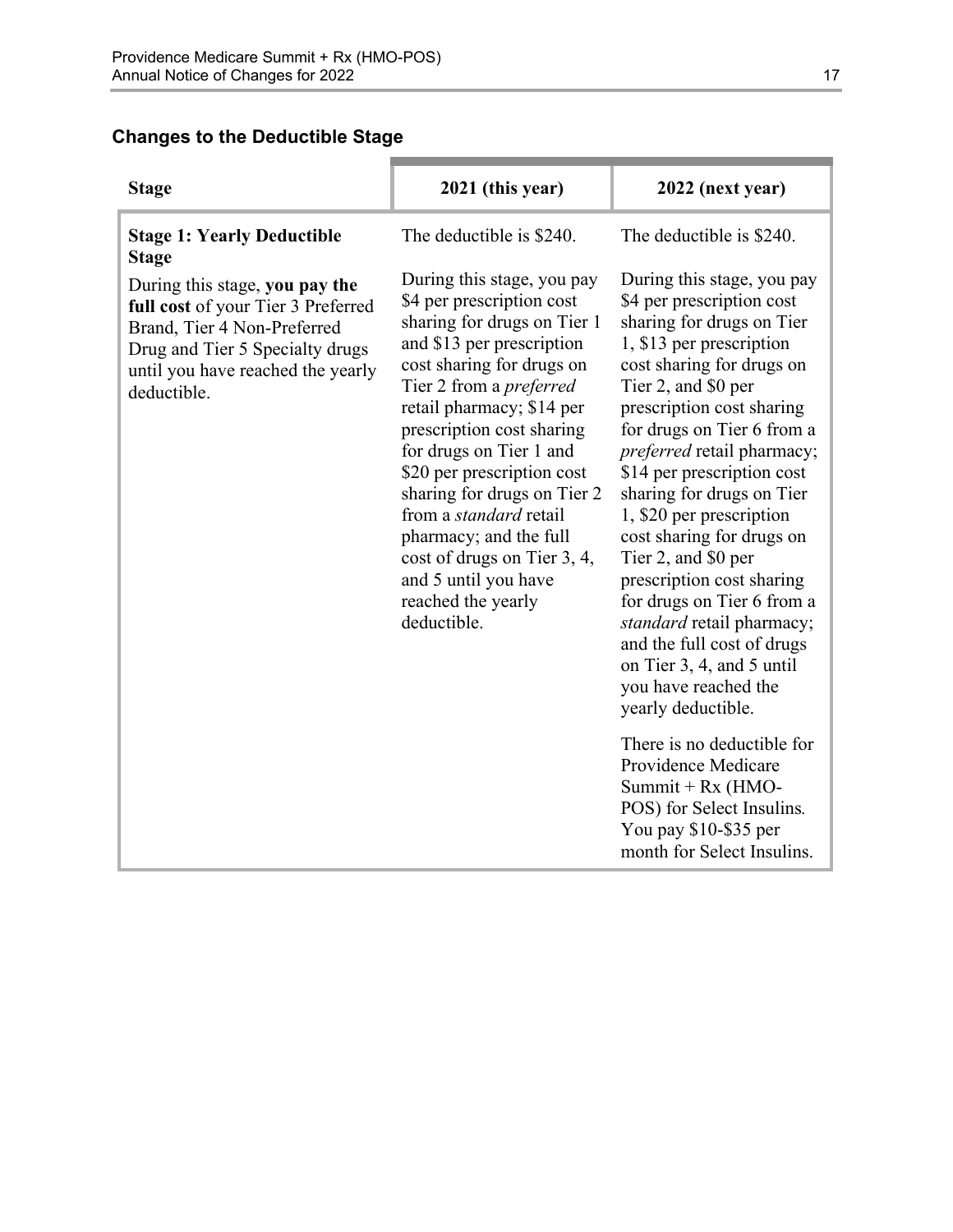### **Changes to Your Cost Sharing in the Initial Coverage Stage**

To learn how copayments and coinsurance work, look at Chapter 6, Section 1.2, *Types of out-ofpocket costs you may pay for covered drugs* in your *Evidence of Coverage*.

| <b>Stage</b>                                                                                                                                                                                        | 2021 (this year)                                              | 2022 (next year)                                              |
|-----------------------------------------------------------------------------------------------------------------------------------------------------------------------------------------------------|---------------------------------------------------------------|---------------------------------------------------------------|
| <b>Stage 2: Initial Coverage Stage</b>                                                                                                                                                              |                                                               |                                                               |
| Once you pay the yearly<br>deductible, you move to the Initial<br>Coverage Stage. During this stage,<br>the plan pays its share of the cost<br>of your drugs and you pay your<br>share of the cost. | Your cost for a one-month<br>supply at a network<br>pharmacy: | Your cost for a one-month<br>supply at a network<br>pharmacy: |
| The costs in this row are for a one-                                                                                                                                                                | <b>Tier 1 Preferred Generic:</b>                              | <b>Tier 1 Preferred Generic:</b>                              |
| month (30-day) supply when you                                                                                                                                                                      | Standard cost sharing:                                        | Standard cost sharing:                                        |
| fill your prescription at a network<br>pharmacy.                                                                                                                                                    | You pay \$14 per                                              | You pay \$14 per                                              |
|                                                                                                                                                                                                     | prescription.                                                 | prescription.                                                 |
| For information about the costs for                                                                                                                                                                 | Preferred cost sharing:                                       | Preferred cost sharing:                                       |
| a long-term supply or for mail-                                                                                                                                                                     | You pay \$4 per                                               | You pay \$4 per                                               |
| order prescriptions, look in<br>Chapter 6, Section 5 of your<br>Evidence of Coverage.                                                                                                               | prescription.                                                 | prescription.                                                 |
| We changed the tier for some of                                                                                                                                                                     | <b>Tier 2 Generic:</b>                                        | <b>Tier 2 Generic:</b>                                        |
| the drugs on our Drug List. To see                                                                                                                                                                  | Standard cost sharing:                                        | Standard cost sharing:                                        |
| if your drugs will be in a different<br>tier, look them up on the Drug                                                                                                                              | You pay \$20 per                                              | You pay \$20 per                                              |
| List.                                                                                                                                                                                               | prescription.                                                 | prescription.                                                 |
|                                                                                                                                                                                                     | Additional coverage for<br>Select Insulins not                | You pay \$20 per<br>prescription for Select                   |
|                                                                                                                                                                                                     | available.                                                    | Insulins.                                                     |
|                                                                                                                                                                                                     | Preferred cost sharing:                                       | Preferred cost sharing:                                       |
|                                                                                                                                                                                                     | You pay \$13 per<br>prescription.                             | You pay \$13 per<br>prescription.                             |
|                                                                                                                                                                                                     | Additional coverage for                                       | You pay \$10 per                                              |
|                                                                                                                                                                                                     | Select Insulins not<br>available.                             | prescription for Select<br>Insulins.                          |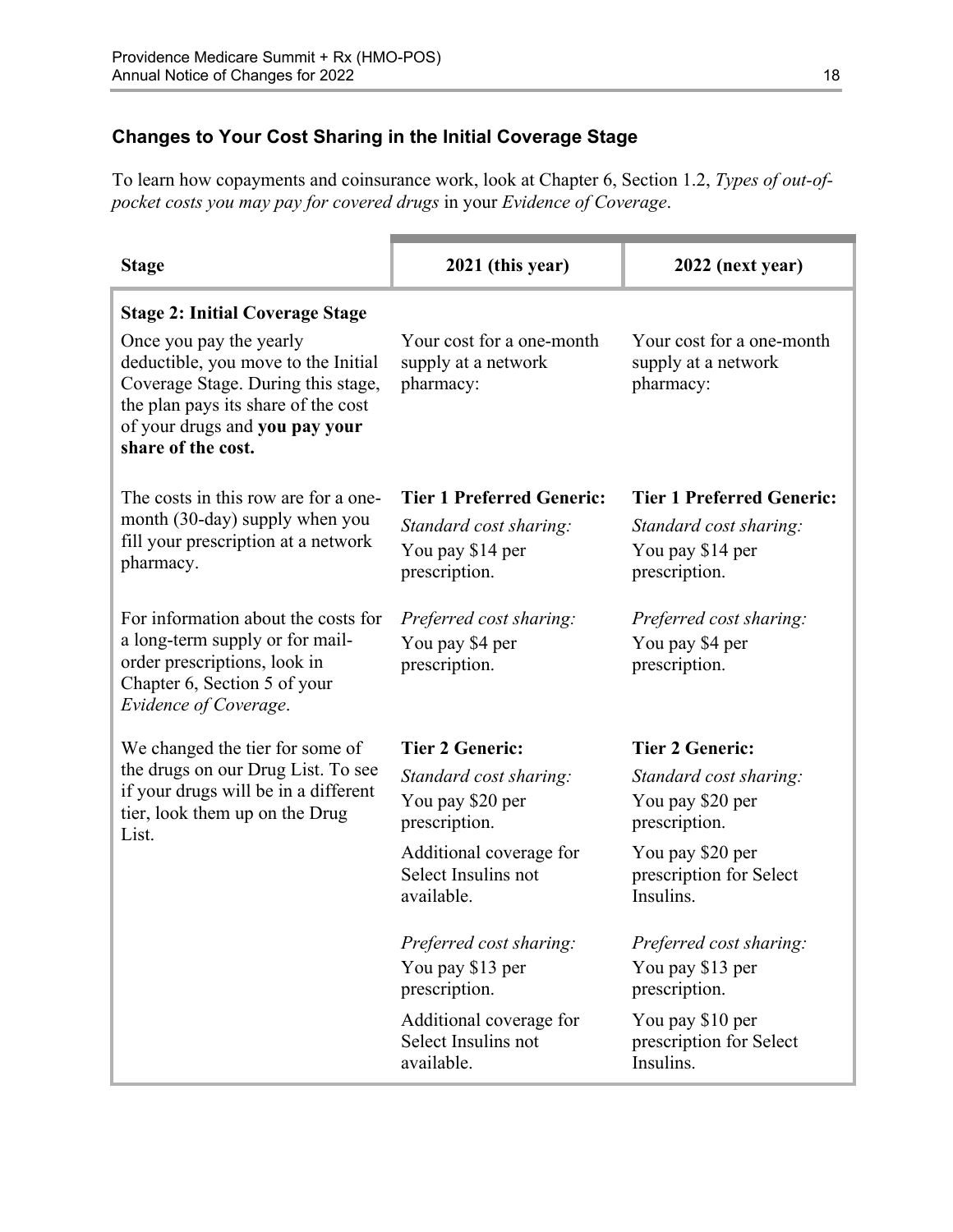| <b>Stage</b> | 2021 (this year)                  | 2022 (next year)                     |
|--------------|-----------------------------------|--------------------------------------|
|              | <b>Tier 3 Preferred Brand:</b>    | <b>Tier 3 Preferred Brand:</b>       |
|              | Standard cost sharing:            | Standard cost sharing:               |
|              | You pay \$47 per                  | You pay \$47 per                     |
|              | prescription.                     | prescription.                        |
|              | Additional coverage for           | You pay \$35 per                     |
|              | Select Insulins not<br>available. | prescription for Select<br>Insulins. |
|              | Preferred cost sharing:           | Preferred cost sharing:              |
|              | You pay \$47 per<br>prescription. | You pay \$47 per<br>prescription.    |
|              | Additional coverage for           | You pay \$35 per                     |
|              | Select Insulins not               | prescription for Select              |
|              | available.                        | Insulins.                            |
|              | <b>Tier 4 Non-Preferred</b>       | <b>Tier 4 Non-Preferred</b>          |
|              | Drug:                             | Drug:                                |
|              | Standard cost sharing:            | Standard cost sharing:               |
|              | You pay \$100 per                 | You pay \$100 per                    |
|              | prescription.                     | prescription.                        |
|              | Preferred cost sharing:           | Preferred cost sharing:              |
|              | You pay \$100 per                 | You pay \$100 per                    |
|              | prescription.                     | prescription.                        |
|              | <b>Tier 5 Specialty:</b>          | <b>Tier 5 Specialty:</b>             |
|              | Standard cost sharing:            | Standard cost sharing:               |
|              | You pay 28% of the total          | You pay 28% of the total             |
|              | cost.                             | cost.                                |
|              | Preferred cost sharing:           | Preferred cost sharing:              |
|              | You pay 28% of the total          | You pay 28% of the total             |
|              | cost.                             | cost.                                |
|              |                                   |                                      |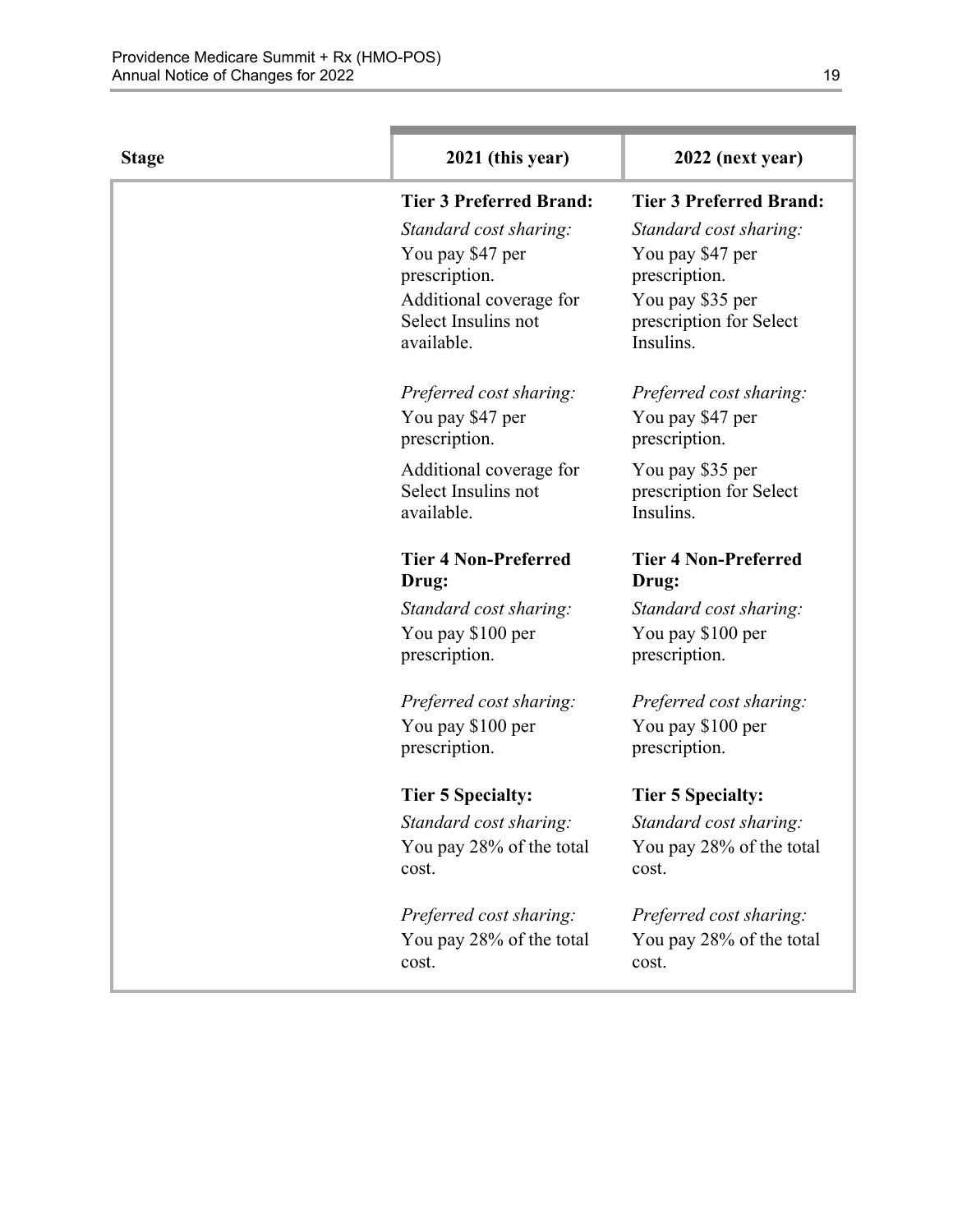| <b>Stage</b> | 2021 (this year)                                                                                                    | 2022 (next year)                                                                                                                                                |
|--------------|---------------------------------------------------------------------------------------------------------------------|-----------------------------------------------------------------------------------------------------------------------------------------------------------------|
|              | <b>Tier 6: Not covered</b>                                                                                          | <b>Tier 6 \$0 Part D Vaccines:</b><br>Standard cost sharing:<br>You pay \$0 per<br>prescription.<br>Preferred cost sharing:<br>You pay \$0 per<br>prescription. |
|              | Once your total drug costs<br>have reached \$4,130, you<br>will move to the next stage<br>(the Coverage Gap Stage). | Once your total drug costs<br>have reached \$4,430, you<br>will move to the next stage<br>(the Coverage Gap Stage).                                             |

#### **Changes to the Coverage Gap and Catastrophic Coverage Stages**

The other two drug coverage stages – the Coverage Gap Stage and the Catastrophic Coverage Stage – are for people with high drug costs. **Most members do not reach the Coverage Gap Stage or the Catastrophic Coverage Stage**. Providence Medicare Summit + Rx (HMO-POS) offers additional gap coverage for Select Insulins. During the Coverage Gap stage, your out-ofpocket costs for Select Insulins will be \$10-\$35 per month. For information about your costs in these stages, look at Chapter 6, Sections 6 and 7, in your *Evidence of Coverage*.

# <span id="page-22-0"></span>**SECTION 2 Administrative Changes**

| <b>Description</b>                                                   | 2021 (this year)                                                                   | 2022 (next year)                                                                                                                                                   |
|----------------------------------------------------------------------|------------------------------------------------------------------------------------|--------------------------------------------------------------------------------------------------------------------------------------------------------------------|
| Medicare Part B prescription<br>drugs - Step Therapy<br>requirement. | There is no step therapy<br>requirement for Medicare<br>Part B prescription drugs. | Medicare Part B<br>prescription drugs may be<br>subject to a step therapy<br>requirement. Refer to the<br>2022 Evidence of Coverage<br>for additional information. |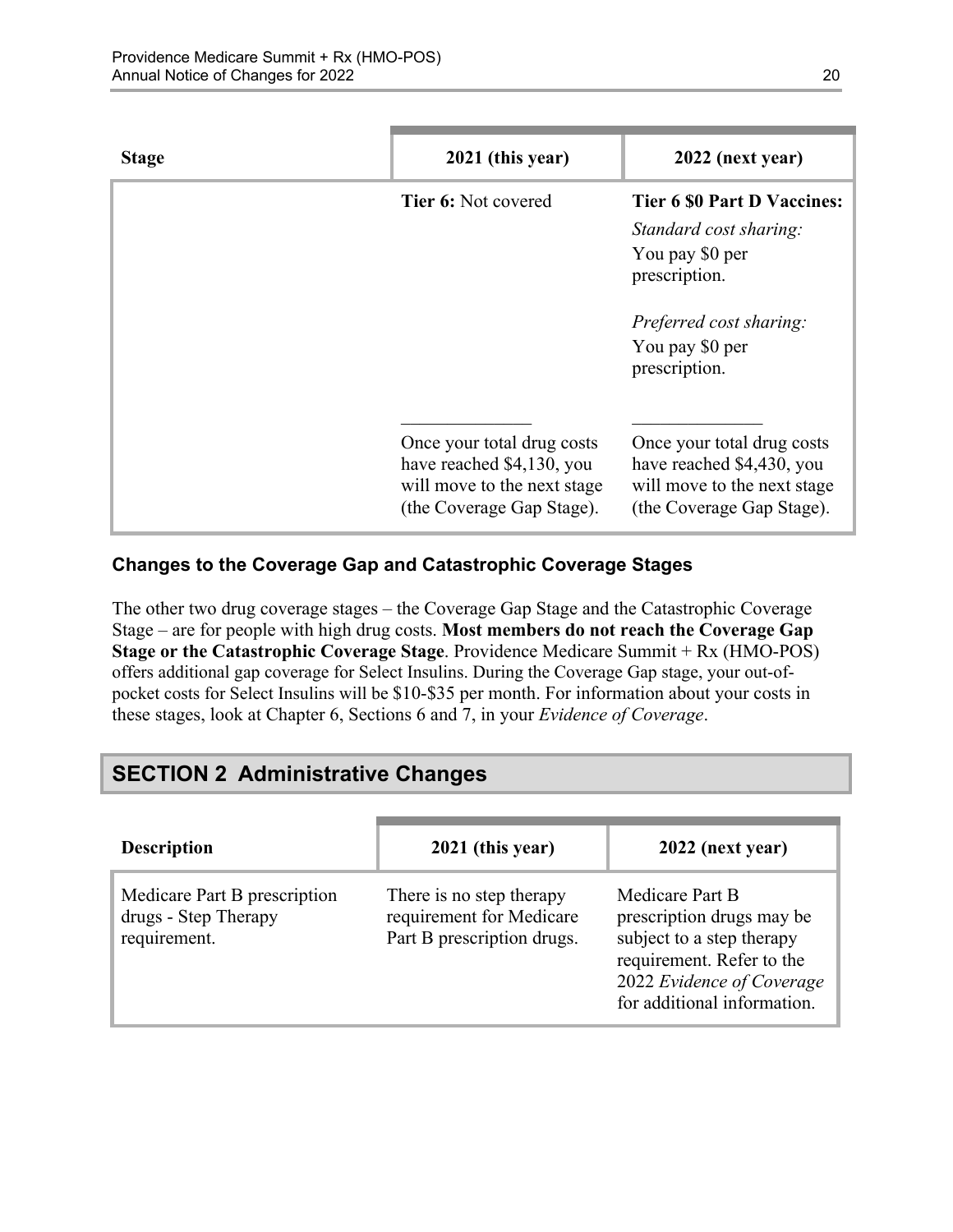# <span id="page-23-0"></span>**SECTION 3 Deciding Which Plan to Choose**

### <span id="page-23-1"></span>**Section 3.1 – If you want to stay in Providence Medicare Summit + Rx (HMO-POS)**

**To stay in our plan you don't need to do anything.** If you do not sign up for a different plan or change to Original Medicare by December 7, you will automatically be enrolled in our Providence Medicare Summit + Rx (HMO-POS).

### <span id="page-23-2"></span>**Section 3.2 – If you want to change plans**

We hope to keep you as a member next year but if you want to change for 2022 follow these steps:

#### **Step 1: Learn about and compare your choices**

- You can join a different Medicare health plan timely,
- *OR*-- You can change to Original Medicare. If you change to Original Medicare, you will need to decide whether to join a Medicare drug plan. If you do not enroll in a Medicare drug plan, please see Section 1.1 regarding a potential Part D late enrollment penalty.

To learn more about Original Medicare and the different types of Medicare plans, read the *Medicare & You 2022* handbook, call your State Health Insurance Assistance Program (see Section 5), or call Medicare (see Section 7.2).

You can also find information about plans in your area by using the Medicare Plan Finder on the Medicare website. Go to [www.medicare.gov/plan-compare](http://www.medicare.gov/plan-compare). **Here, you can find information about costs, coverage, and quality ratings for Medicare plans.** 

As a reminder, Providence Health Assurance offers other Medicare health plans These other plans may differ in coverage, monthly premiums, and cost-sharing amounts.

#### **Step 2: Change your coverage**

- To **change to a different Medicare health plan**, enroll in the new plan. You will automatically be disenrolled from Providence Medicare Summit + Rx (HMO-POS).
- To **change to Original Medicare with a prescription drug plan,** enroll in the new drug plan. You will automatically be disenrolled from Providence Medicare Summit + Rx (HMO-POS).
- To **change to Original Medicare without a prescription drug plan**, you must either:
	- $\circ$  Send us a written request to disenroll. Contact Customer Service if you need more information on how to do this (phone numbers are in Section 7.1 of this booklet).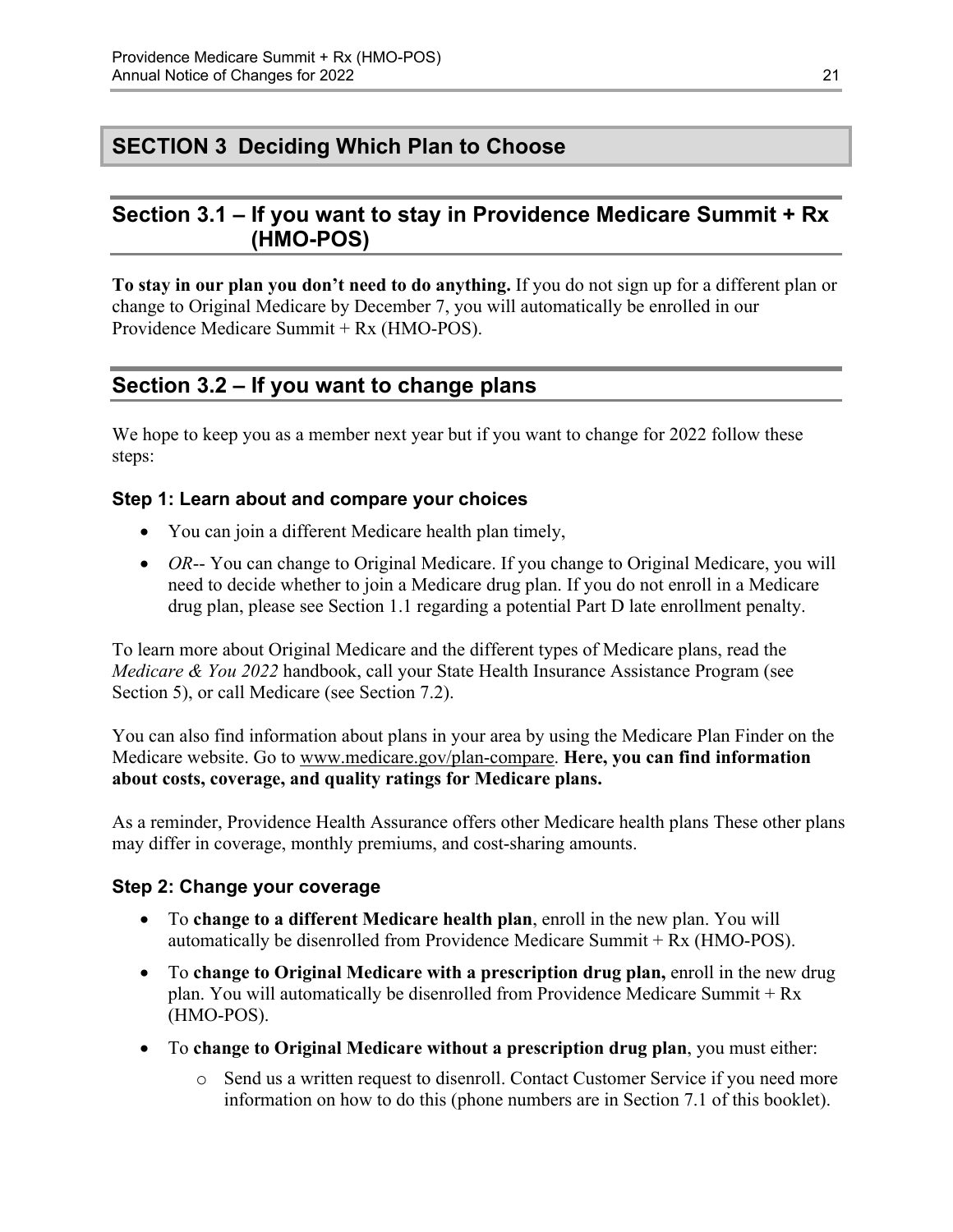o *– or –* Contact **Medicare**, at 1-800-MEDICARE (1-800-633-4227), 24 hours a day, 7 days a week, and ask to be disenrolled. TTY users should call 1-877-486-2048.

# <span id="page-24-0"></span>**SECTION 4 Deadline for Changing Plans**

If you want to change to a different plan or to Original Medicare for next year, you can do it from **October 15 until December 7.** The change will take effect on January 1, 2022.

#### **Are there other times of the year to make a change?**

In certain situations, changes are also allowed at other times of the year. For example, people with Medicaid, those who get "Extra Help" paying for their drugs, those who have or are leaving employer coverage, and those who move out of the service area may be allowed to make a change at other times of the year. For more information, see Chapter 10, Section 2.3 of the *Evidence of Coverage.* 

 Chapter 10, Section 2.2 of the *Evidence of Coverage*. If you enrolled in a Medicare Advantage plan for January 1, 2022, and don't like your plan choice, you can switch to another Medicare health plan (either with or without Medicare prescription drug coverage) or switch to Original Medicare (either with or without Medicare prescription drug coverage) between January 1 and March 31, 2022. For more information, see

### <span id="page-24-1"></span>**SECTION 5 Programs That Offer Free Counseling about Medicare**

The State Health Insurance Assistance Program (SHIP) is a government program with trained counselors in every state. In Washington, the SHIP is called Statewide Health Insurance Benefits Advisors (SHIBA).

 SHIBA is independent (not connected with any insurance company or health plan). It is a state program that gets money from the Federal government to give **free** local health insurance counseling to people with Medicare. SHIBA counselors can help you with your Medicare questions or problems. They can help you understand your Medicare plan choices and answer questions about switching plans. You can call SHIBA at 1-800-562-6900 (TTY 360-586-0241). You can learn more about SHIBA by visiting their website [\(www.insurance.wa.gov/shiba\)](http://www.insurance.wa.gov/shiba).

# <span id="page-24-2"></span>**SECTION 6 Programs That Help Pay for Prescription Drugs**

You may qualify for help paying for prescription drugs.

 **"Extra Help" from Medicare.** People with limited incomes may qualify for "Extra Help" to pay for their prescription drug costs. If you qualify, Medicare could pay up to 75% or more of your drug costs including monthly prescription drug premiums, annual deductibles, and coinsurance. Additionally, those who qualify will not have a coverage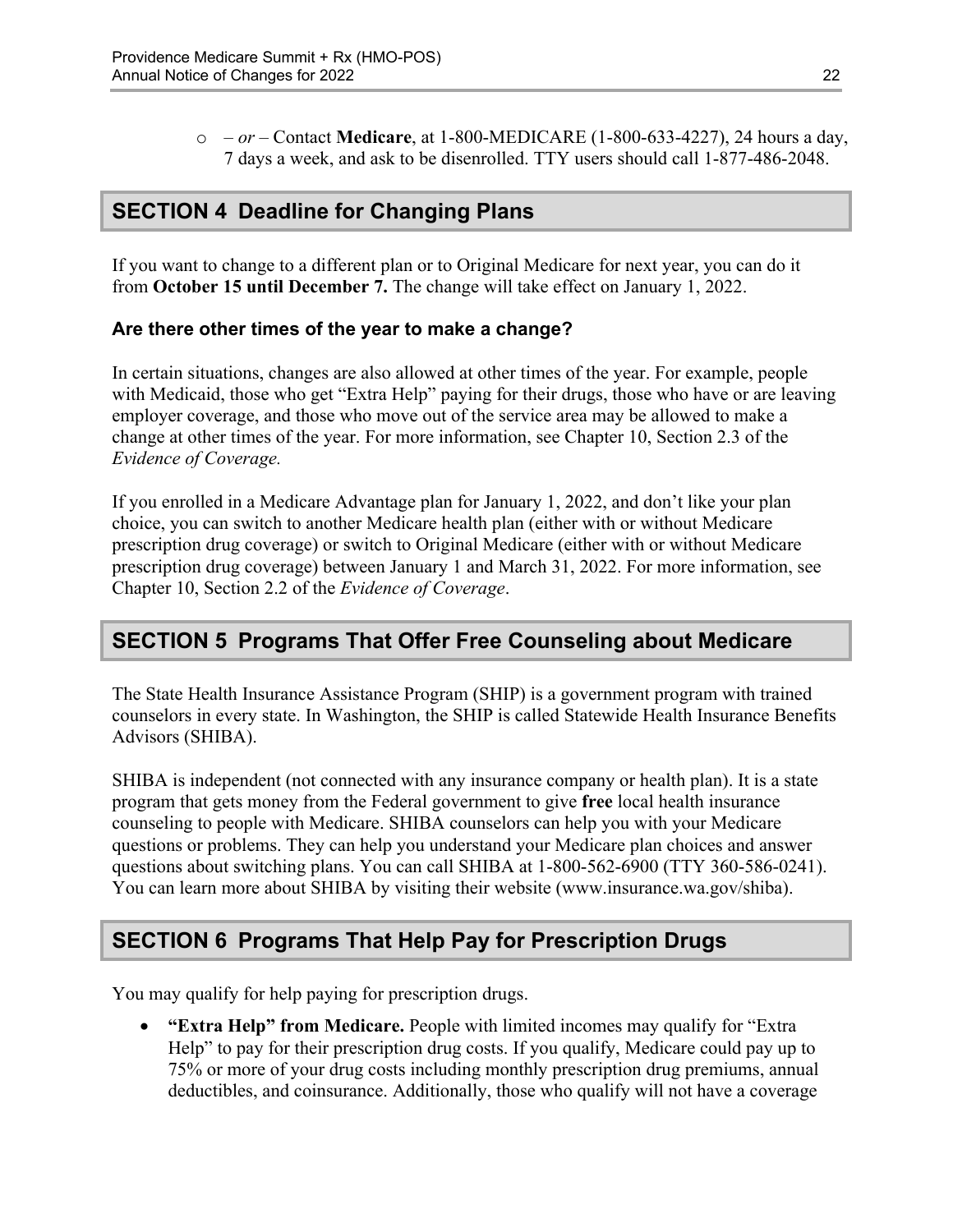gap or late enrollment penalty. Many people are eligible and don't even know it. To see if you qualify, call:

- $\circ$  1-800-MEDICARE (1-800-633-4227). TTY users should call 1-877-486-2048, 24 hours a day/7 days a week;
- o The Social Security Office at 1-800-772-1213 between 7 am and 7 pm, Monday through Friday. TTY users should call, 1-800-325-0778 (applications); or
- o Your State Medicaid Office (applications).
- **Prescription Cost-sharing Assistance for Persons with HIV/AIDS.** The AIDS Drug Assistance Program (ADAP) helps ensure that ADAP-eligible individuals living with HIV/AIDS have access to life-saving HIV medications. Individuals must meet certain criteria, including proof of State residence and HIV status, low income as defined by the State, and uninsured/under-insured status. Medicare Part D prescription drugs that are also covered by ADAP qualify for prescription cost-sharing assistance through Early Intervention Program (EIP). For information on eligibility criteria, covered drugs, or how to enroll in the program, please call EIP at 1-877-376-9316.

# <span id="page-25-0"></span>**SECTION 7 Questions?**

# <span id="page-25-1"></span>**Section 7.1 – Getting Help from Providence Medicare Summit + Rx (HMO-POS)**

Questions? We're here to help. Please call Customer Service at 503-574-8000 or 1-800-603 2340. (TTY only, call 711). We are available for phone calls 8 a.m. to 8 p.m. (Pacific Time), seven days a week. Calls to these numbers are free.

### **Read your 2022** *Evidence of Coverage* **(it has details about next year's benefits and costs)**

This *Annual Notice of Changes* gives you a summary of changes in your benefits and costs for 2022. For details, look in the 2022 *Evidence of Coverage* for Providence Medicare Summit + Rx (HMO-POS). The *Evidence of Coverage* is the legal, detailed description of your plan benefits. It explains your rights and the rules you need to follow to get covered services and prescription drugs. A copy of the *Evidence of Coverage* is located on our website at [www.ProvidenceHealthAssurance.com](http://www.ProvidenceHealthAssurance.com). You may also call Customer Service to ask us to mail you an *Evidence of Coverage*.

### **Visit our Website**

You can also visit our website at [www.ProvidenceHealthAssurance.com](http://www.ProvidenceHealthAssurance.com). As a reminder, our website has the most up-to-date information about our provider network (*Provider and Pharmacy Directory*) and our list of covered drugs (Formulary/Drug List).